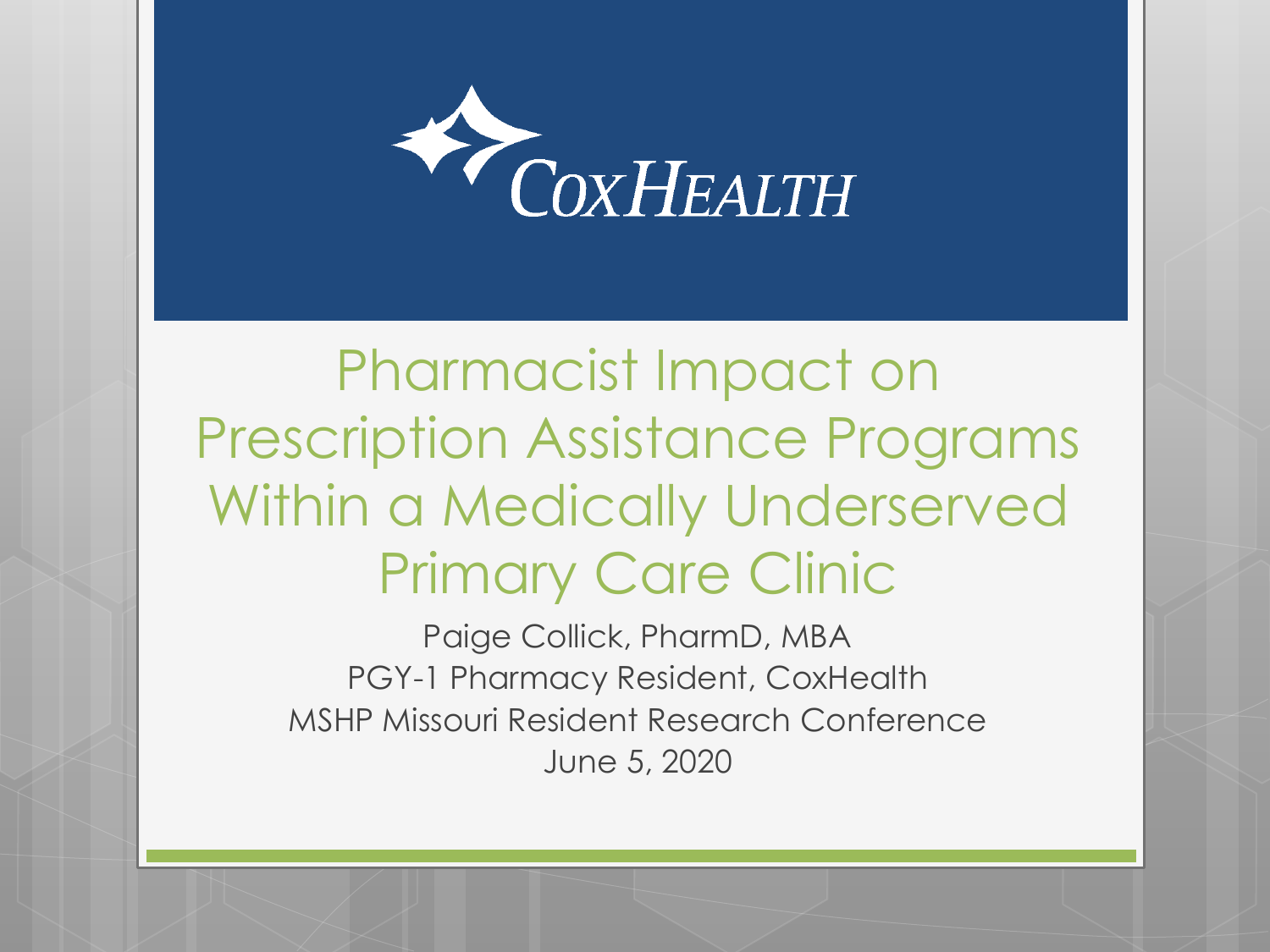

### Disclosure Statement

o The speaker has no actual or potential conflict of interest in relation to this presentation.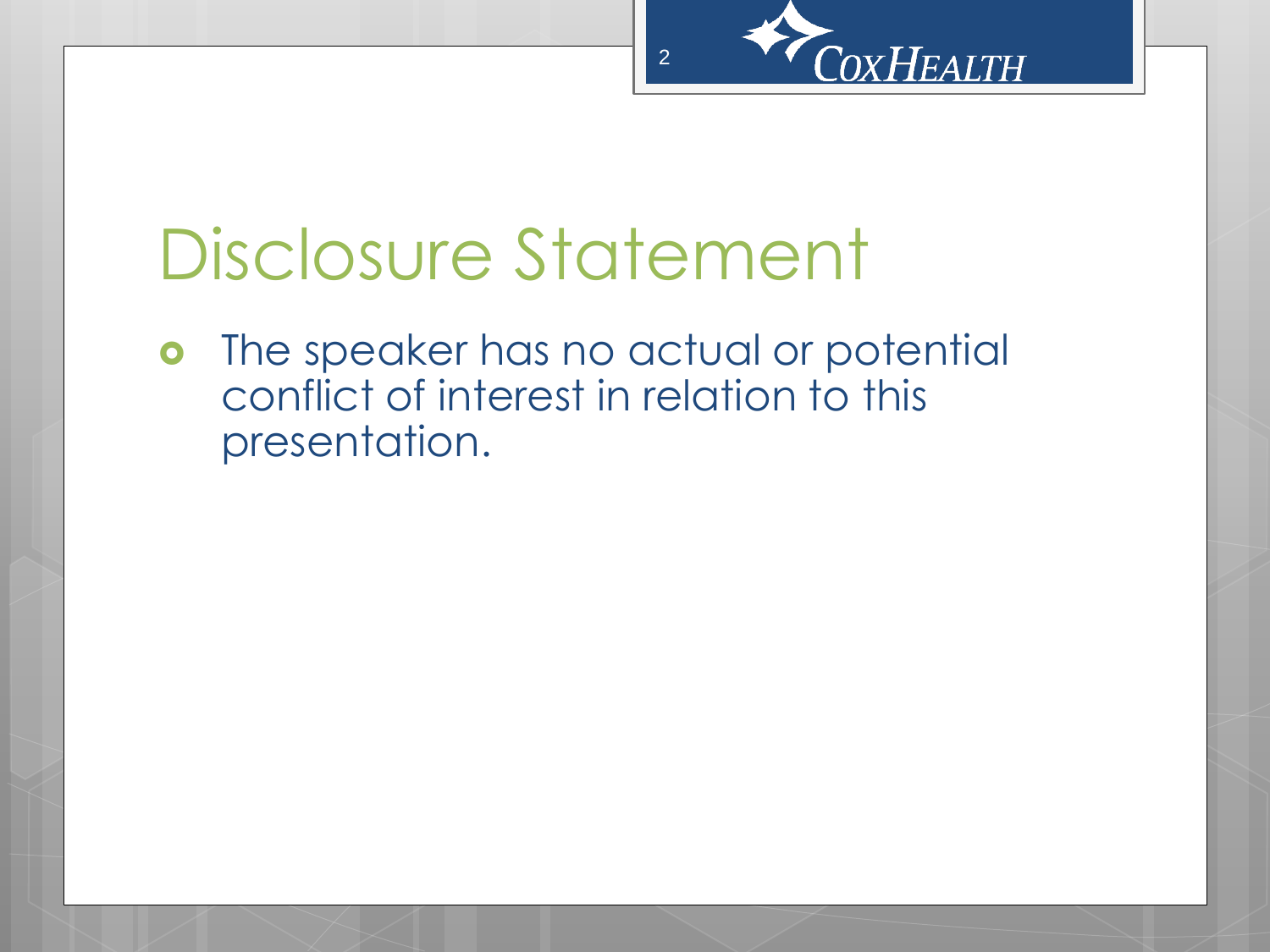

# Learning Objective

o Identify pharmacist role with prescription assistance programs to help improve patient care in underserved populations

3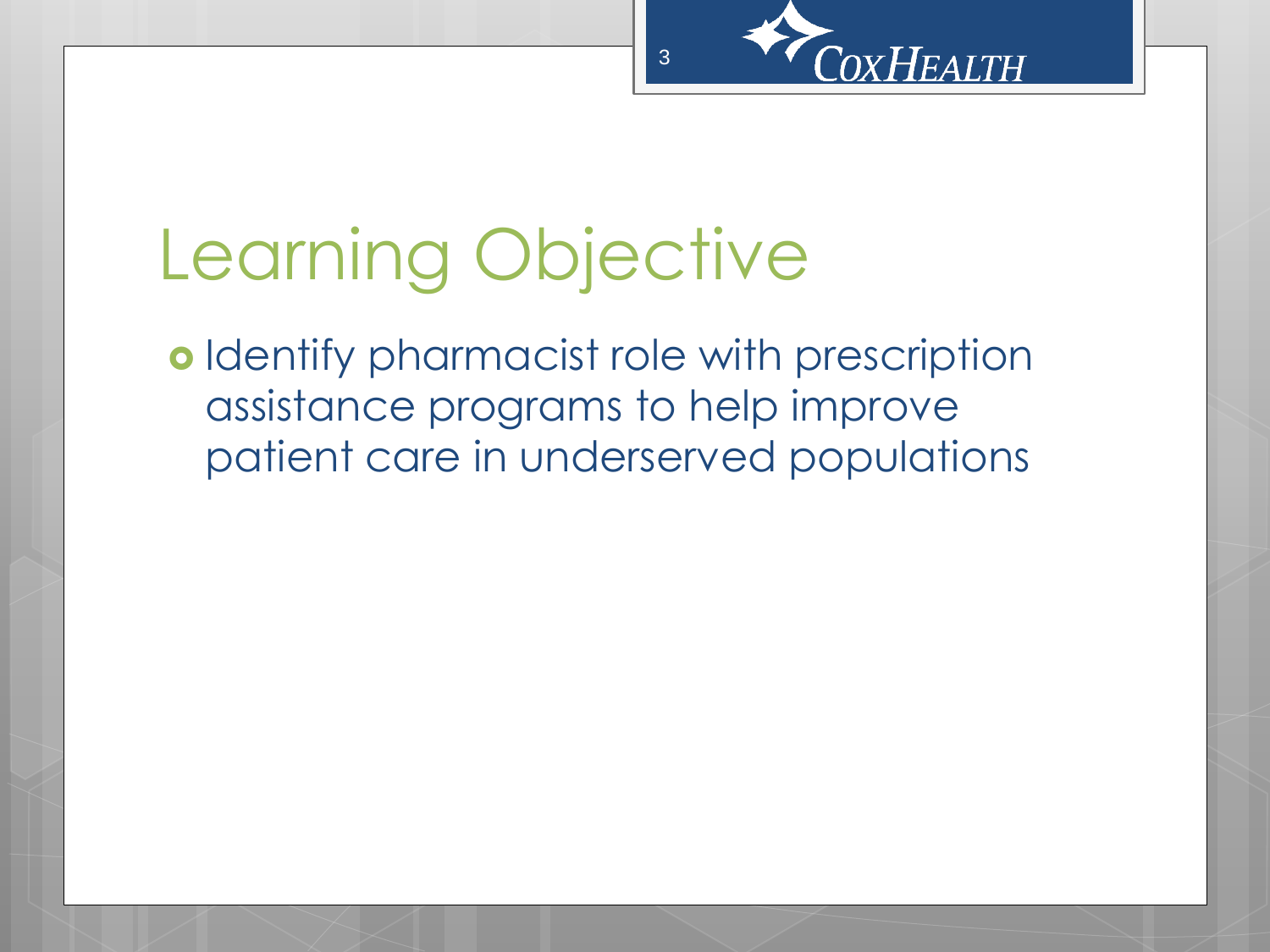

# Lack of Health Insurance

 $\boldsymbol{\Delta}$ 

o In 2017, ~28.5 million Americans did not have health insurance and had limited access to prescription medications.



Berchick. US Census Bureau. Updated Sept 2018 KFF Henry J. Kaiser Foundation. Updated Dec 2018 Glied. PBS. The Uninsured.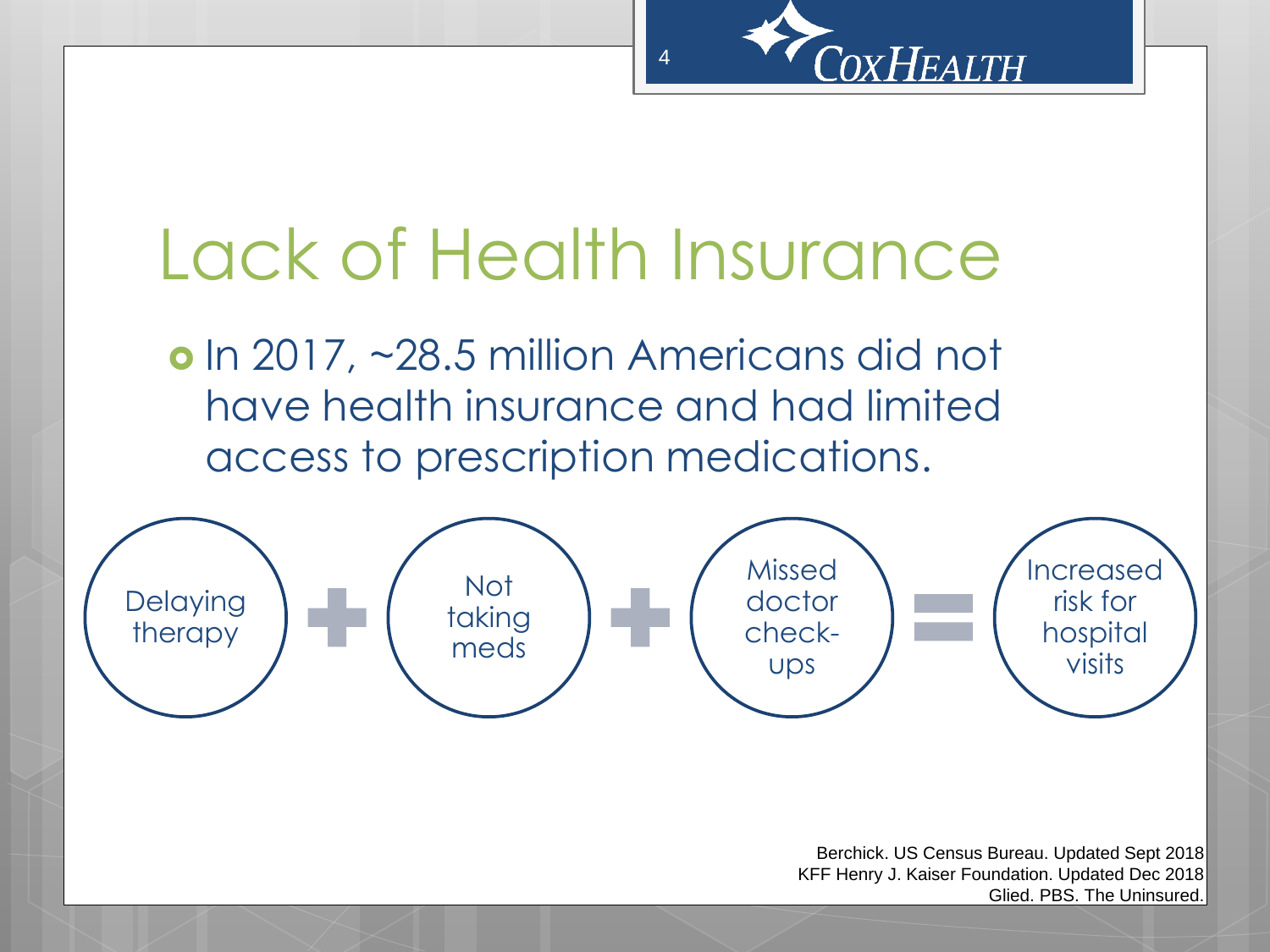

Furl. *BMC Infect. Dis.* 2018:18(1):132 Burley. *J Manag Care Spec Pharm.* 2016;22(4):381-387 Sarrafizadeh. *Am J Health Syst Pharm.* 2004;61(17):1816-1820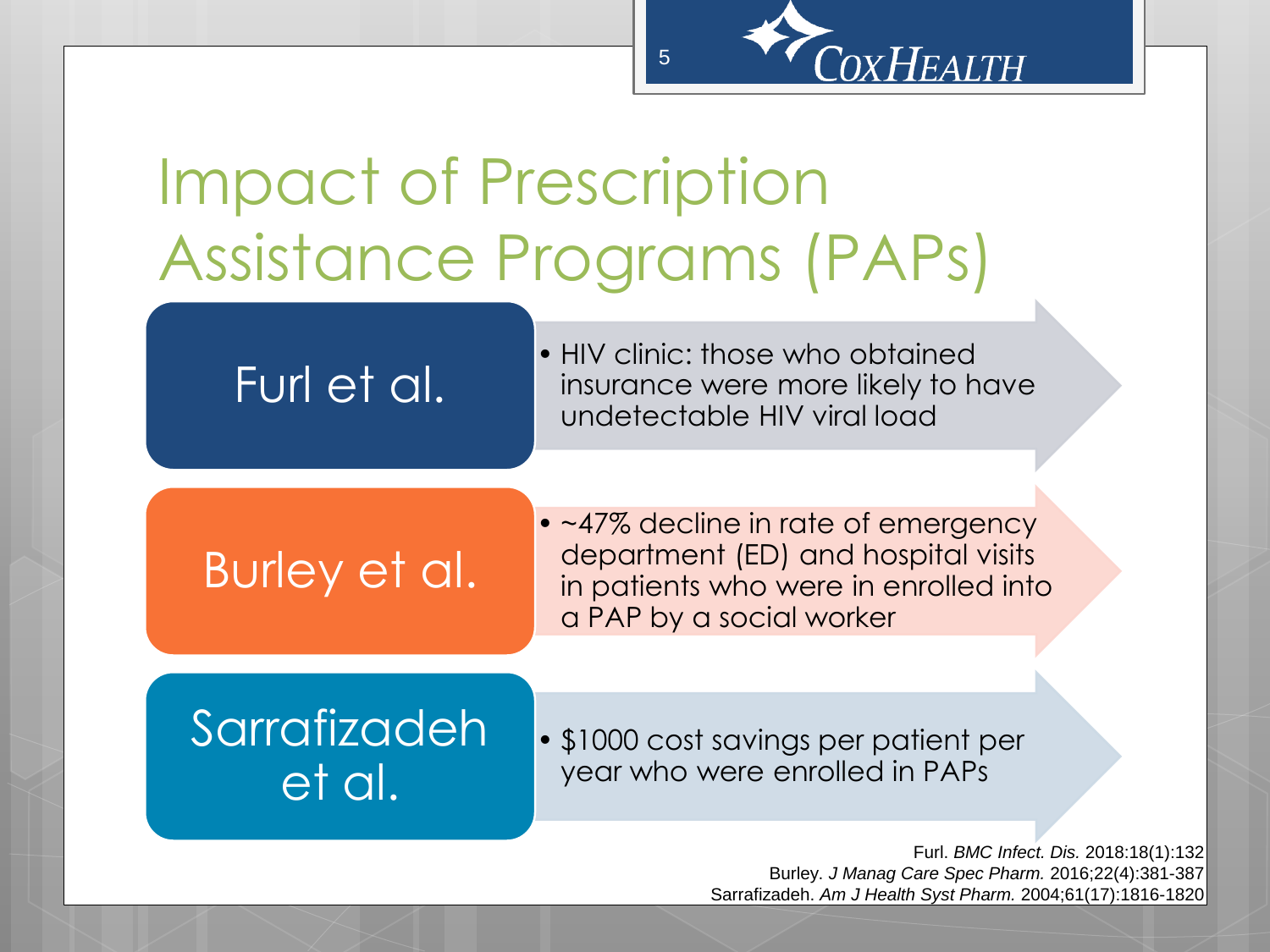

# Pharmacist Role

Focused in specialty clinics Enroll patients into PAPs

6

Provide medication management services

 A decrease in hemoglobin A1C, blood pressure, and cholesterol values post-enrollment into PAPs with pharmacist involvement.

> Chisholm. *Clin Transplant.* 2000:(4):304 Chrisholm. *Am J Health Syst Pharm.* 2007;64(14\_:1506-1512. SarraFizadeh. *Am J Health Syst Pharm.* 2004;61(17):1816-1820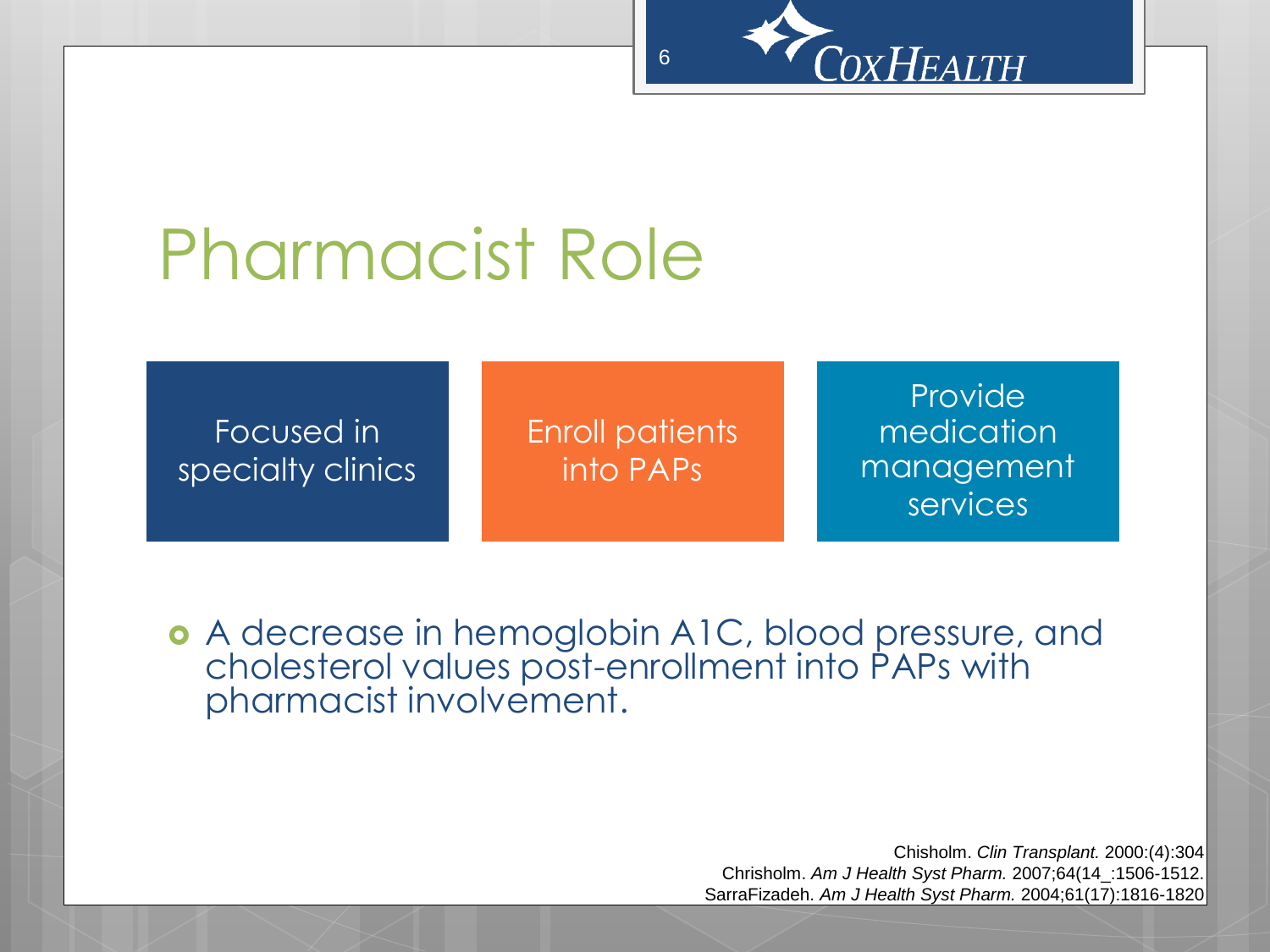

#### Purpose

To assess the impact of a pharmacist working under a collaborative practice agreement (CPA) on prescription assistance programs (PAPs) within a medically underserved clinic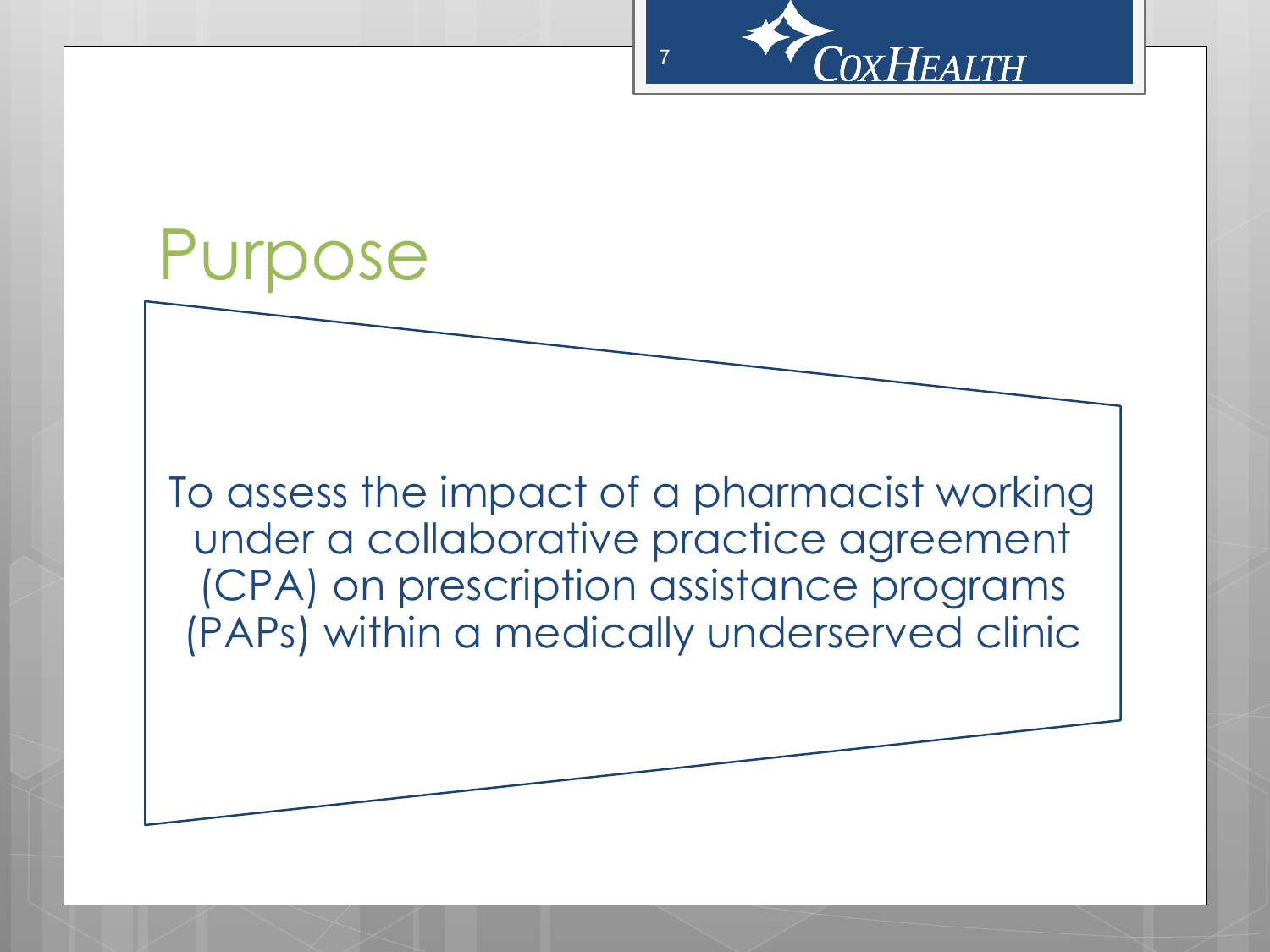# CoxHealth Overview

- o Locally owned, not-for-profit health system established in 1906
- Six hospitals, over 80 physician clinics >1,000,000 clinic visits annually

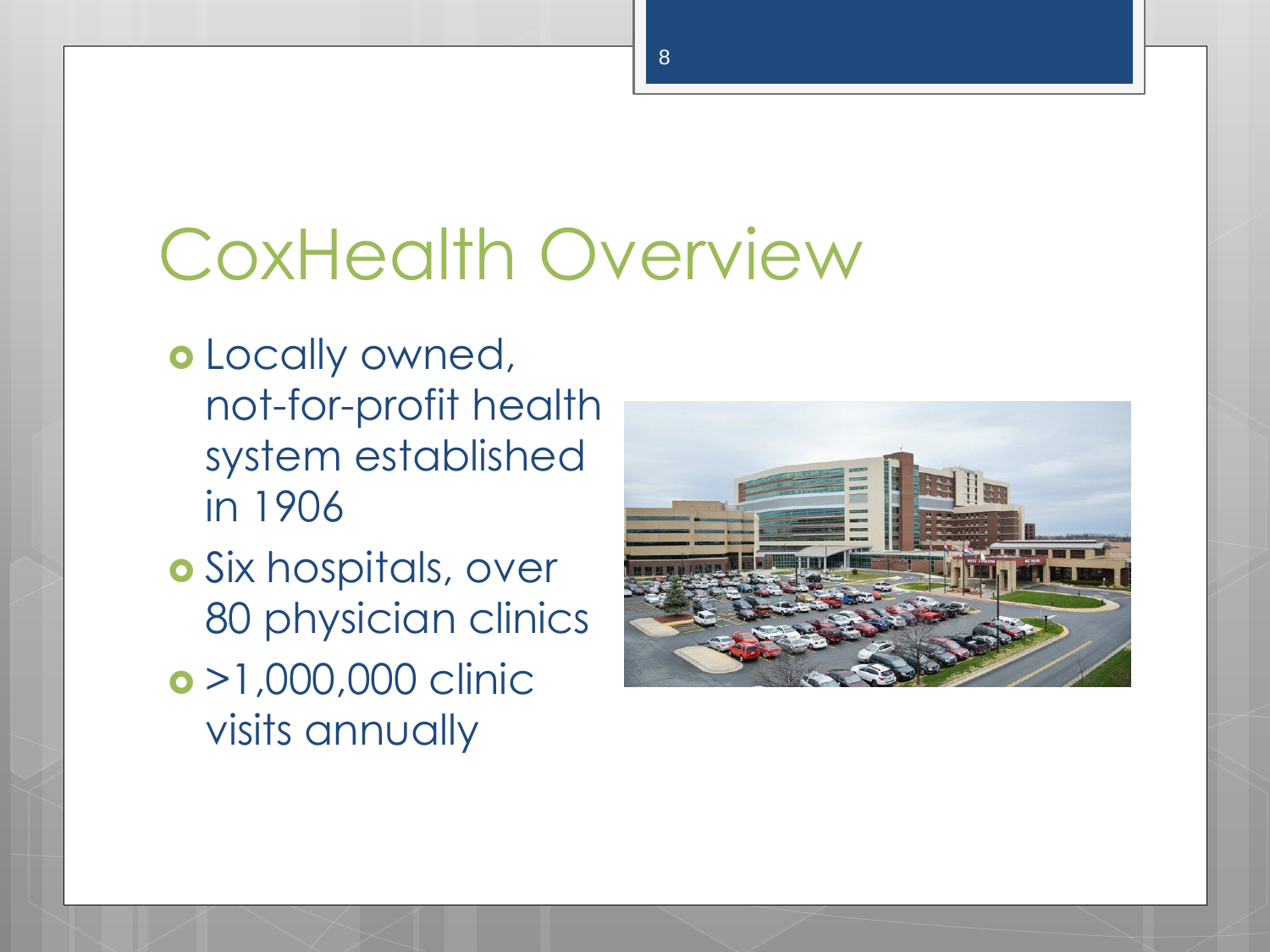

#### Family Medical Care Center (FMCC)

Primary care clinic serving uninsured and underinsured patients

Led by 16 faculty providers and 27 medical residents

CoxHealth Medication Access Program (CMAP) helps patient enroll in PAPs

9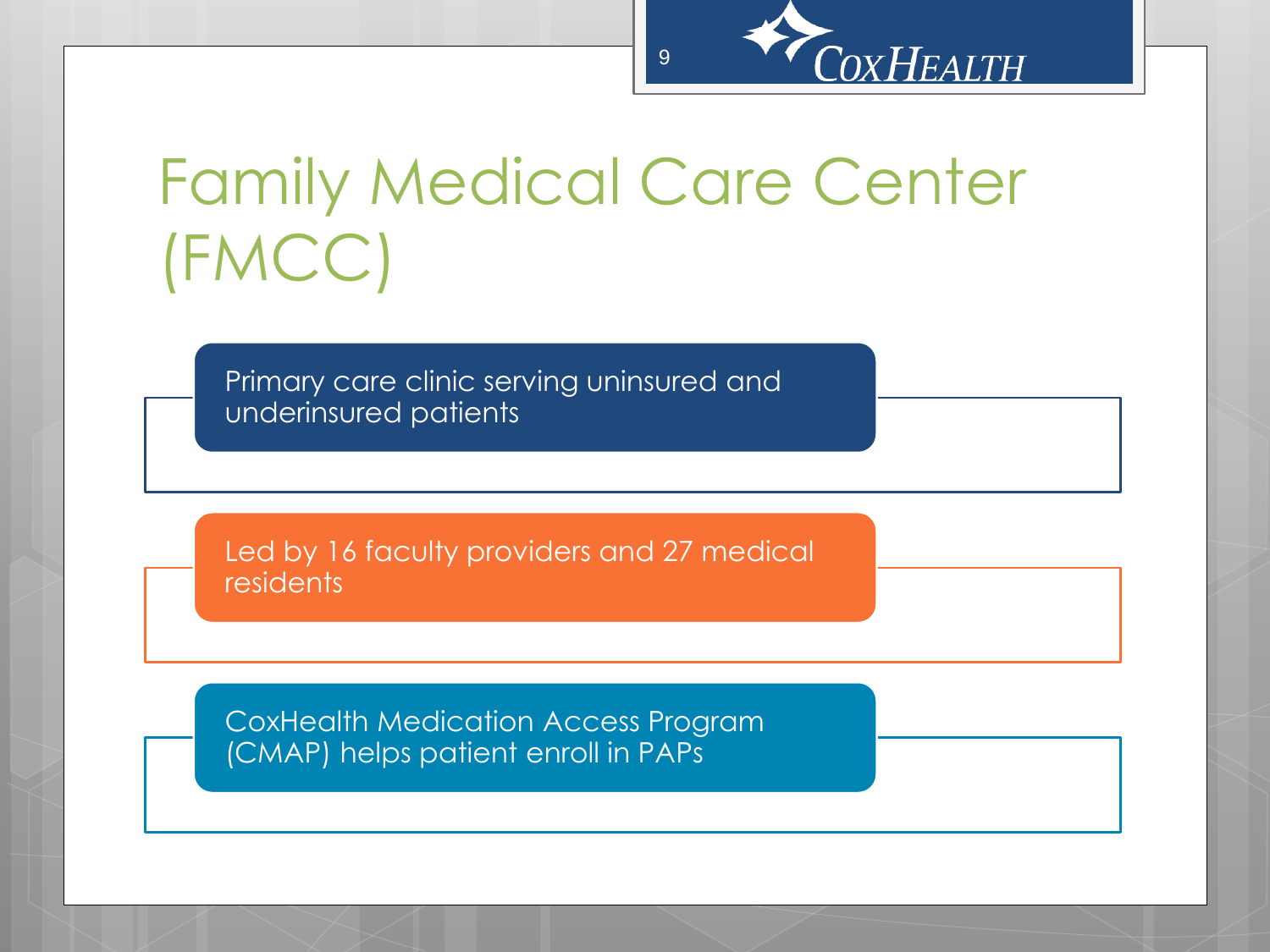

# Primary Objective

Review the rate of hospitalizations and emergency department (ED) visits in patients enrolled in a PAP, one-year pre-pharmacist CPA initiation and up to one-year postpharmacist CPA initiation.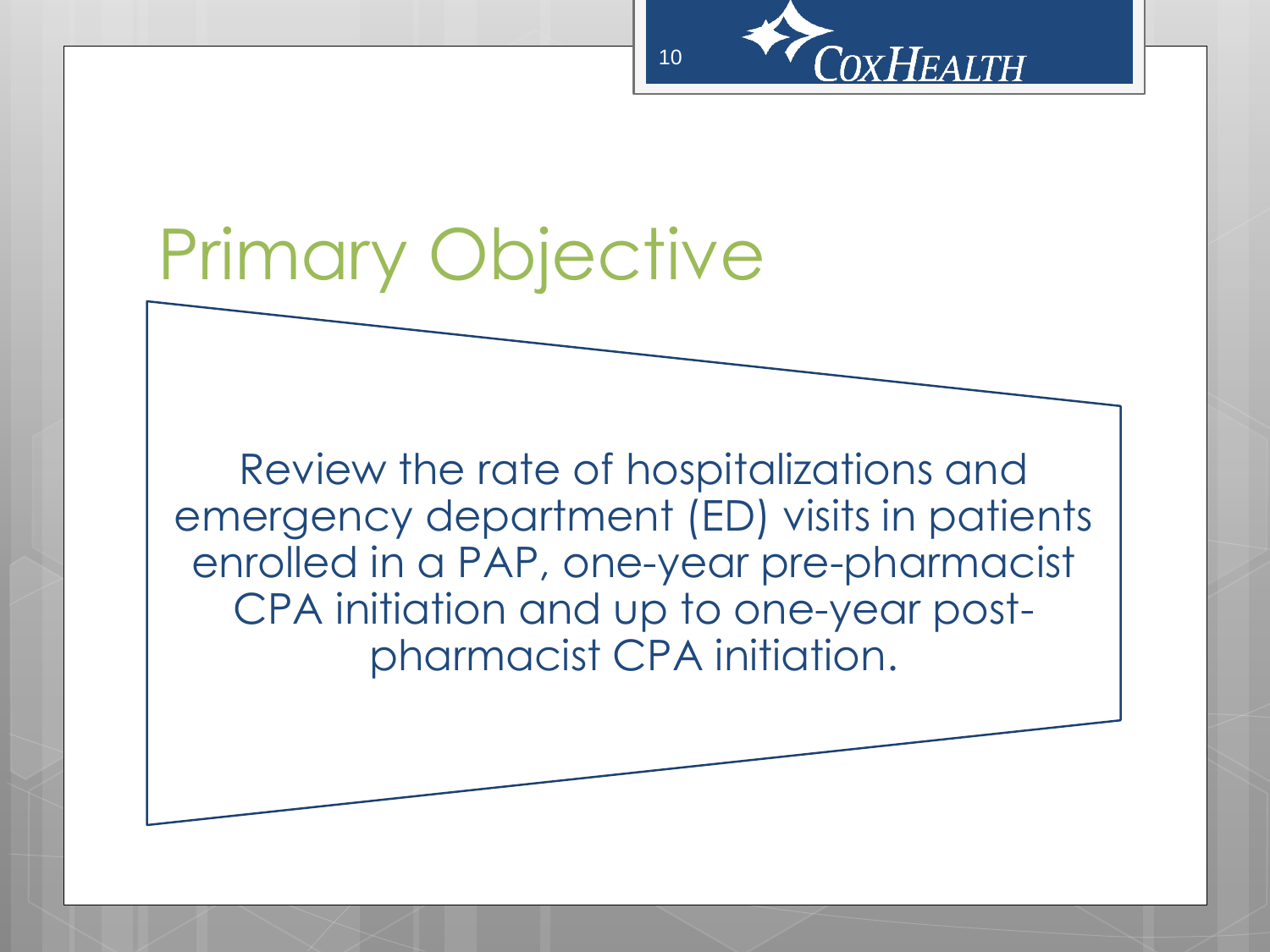

# Secondary Objectives

Review disease state control pre- and post- pharmacist CPA initiation

Quantify medication therapy management (MTM) interventions completed by pharmacist

Classify drugs obtained through PAPs by pharmacist

Estimate price of drugs obtained through PAPs by pharmacist

Compare adherence rates pre-and post- pharmacist CPA initiation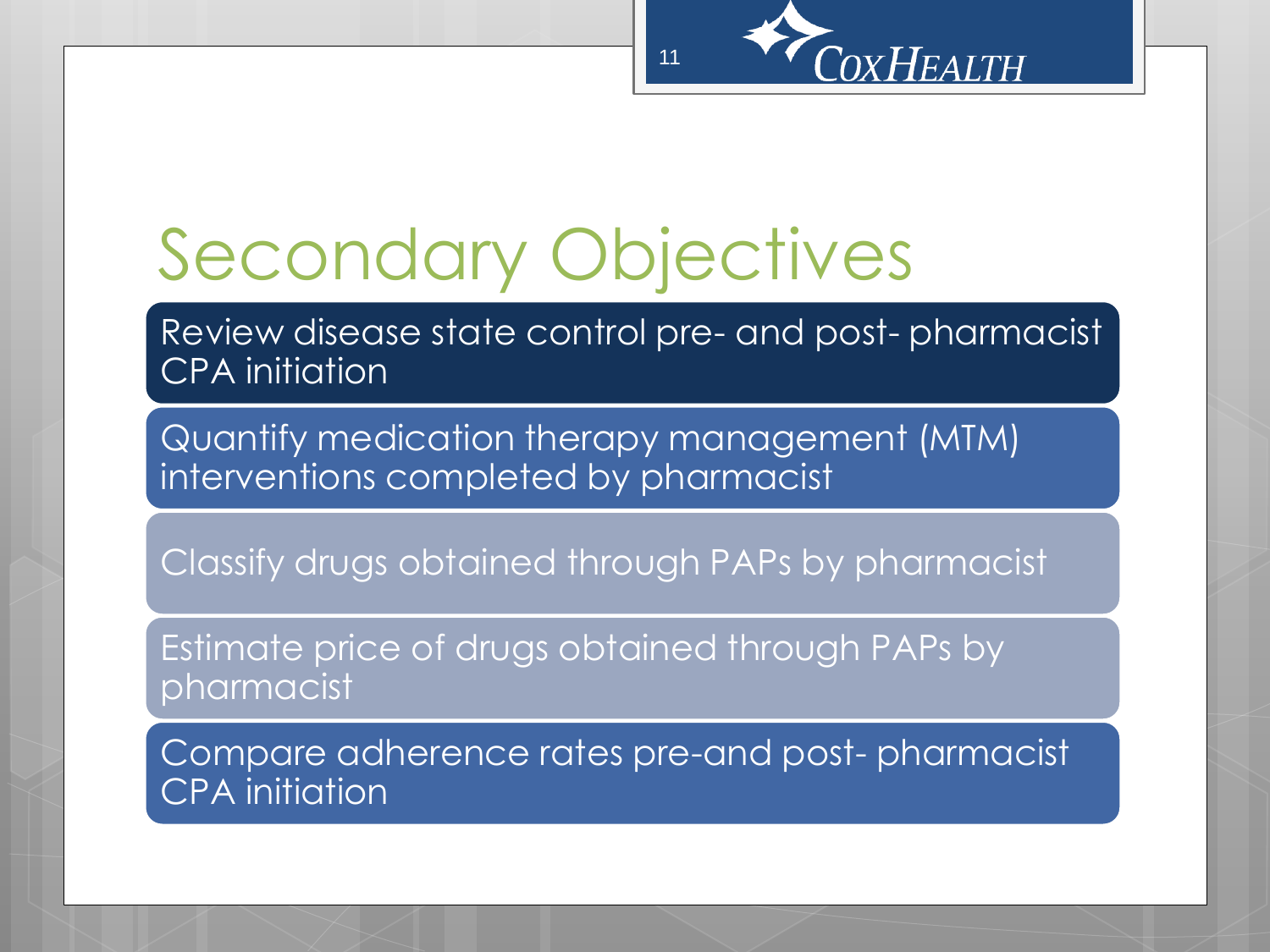

# Study Design

#### **o** Single center, retrospective chart review

One year prior pharmacist CPA

Pharmacist CPA signed between 06/01/2018 to 06/01/2019

Up to one year post pharmacist CPA

o Institutional Review Board (IRB) approved this study in October 2019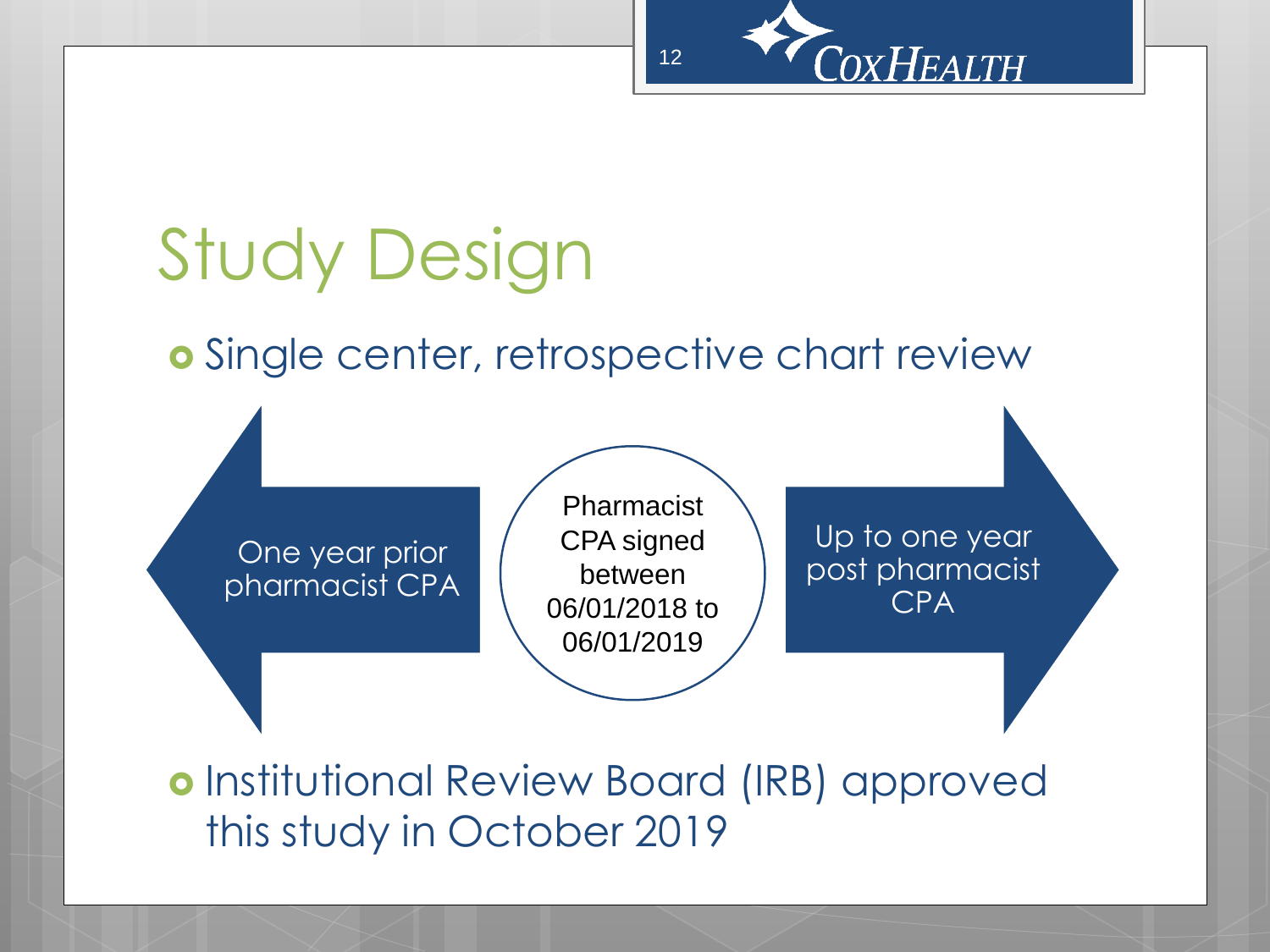

# Study Population

#### **Inclusion Criteria**

- •Patients without any form of insurance or prescription drug coverage
- •Enrolled in CMAP at FMCC from 06/01/2017 through 06/01/2019
- •PAPs managed by pharmacist under CPA

#### Exclusion Criteria

- Pregnant patients
- •Patients under 18 years of age
- •Patients who transferred care outside of FMCC
- •Hospitalizations and ED visits that were a result from trauma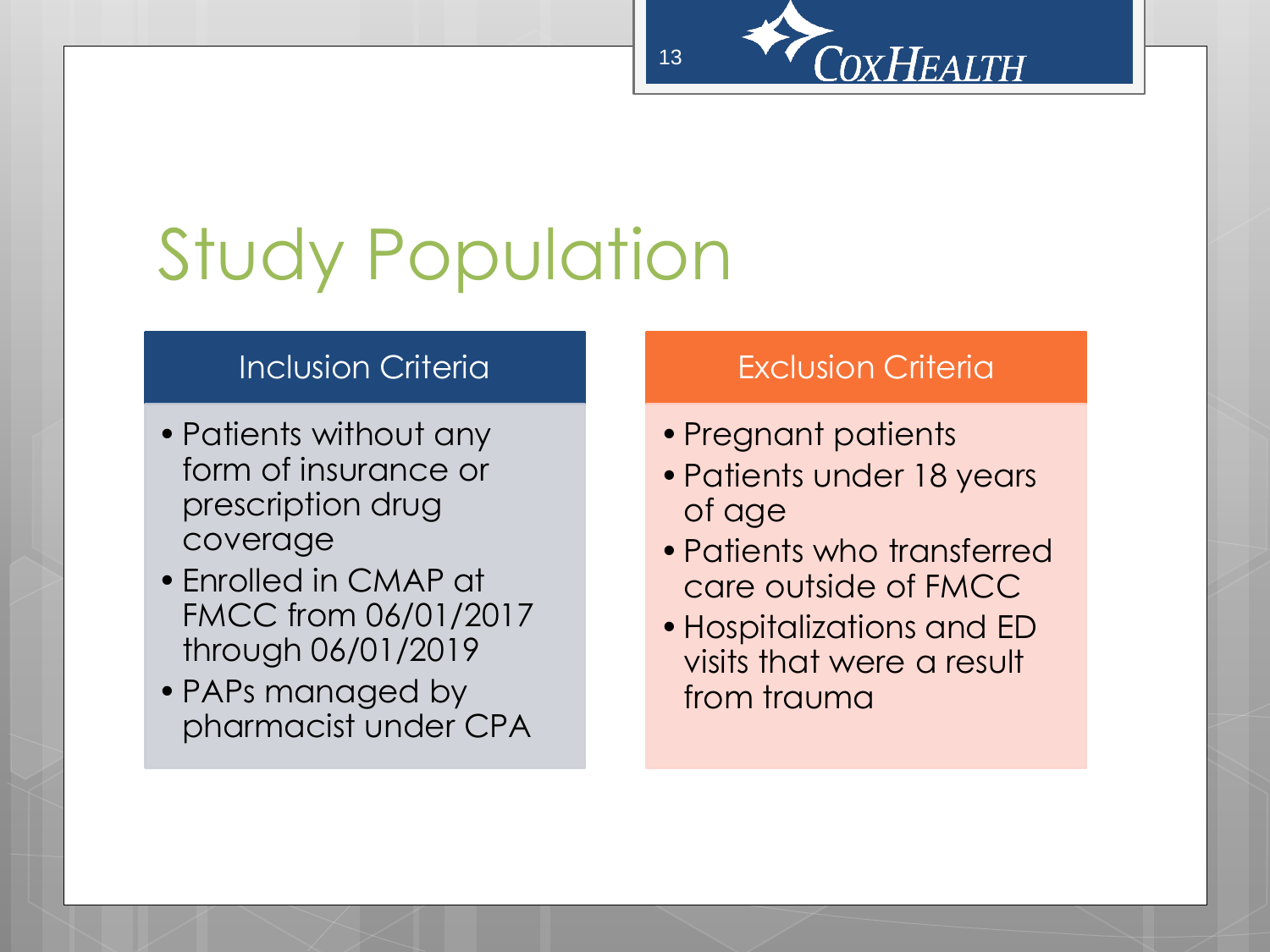



14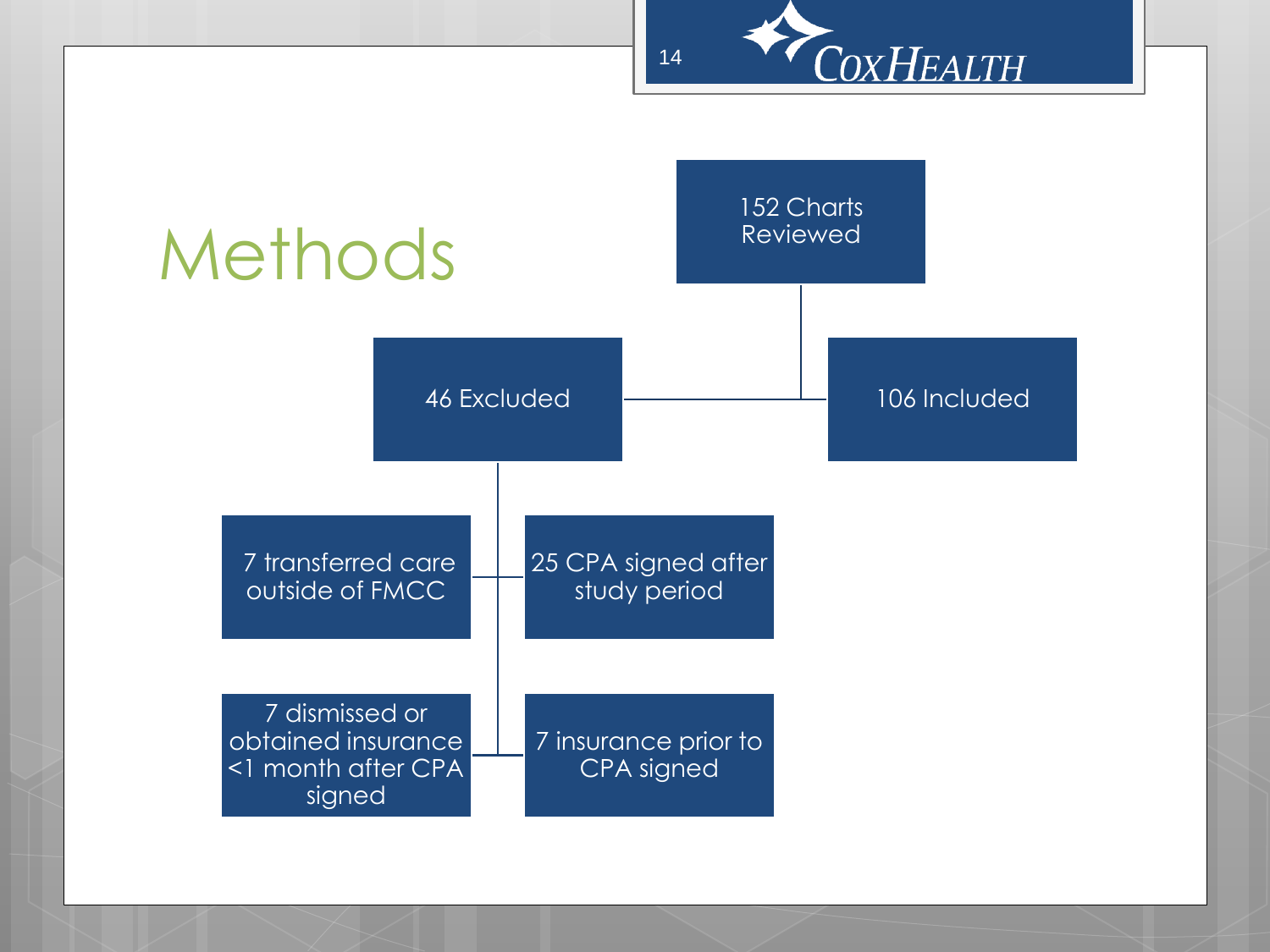#### COXHEALTH 15

# Baseline Characteristics

|                               | $n = 106$  |
|-------------------------------|------------|
| Age (years), mean (range)     | 45 (19-65) |
| Male, no. $(\%)$              | 43 (40.6)  |
| Resident Provider, no. (%)    | 58 (54.7)  |
| Faculty Provider, no. (%)     | 29(27.4)   |
| Midlevel Provider, no. (%)    | 19 (17.9)  |
| Obtained Insurance, no. (%)   | 16(15.1)   |
| CMAP prior to CPA, no. $(\%)$ | 30 (28.3)  |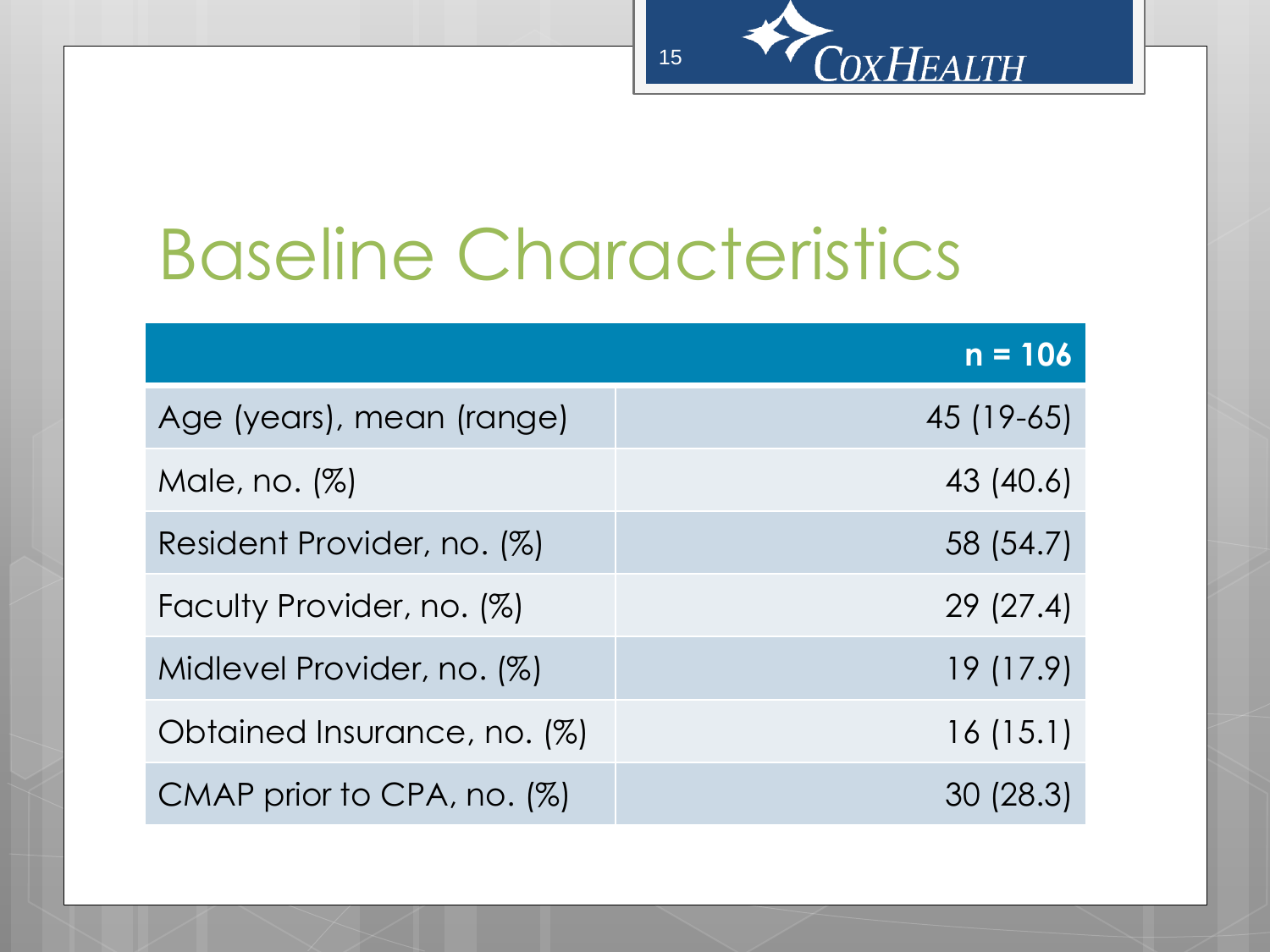

# Baseline Co-morbidities

|                            | $n = 106$ |
|----------------------------|-----------|
| Diabetes, no. (%)          | 44 (41.5) |
| Depression, no. (%)        | 24(22.6)  |
| Hypertension, no. (%)      | 23(21.7)  |
| Asthma, no. $(\%)$         | 22(20.8)  |
| $COPD$ , no. $(\%)$        | 12(11.3)  |
| Smoker, no. (%)            | 10(9.4)   |
| Hypothyroidism, no. $(\%)$ | 6(5.7)    |
| Hyperlipidemia, no. (%)    | 5(4.7)    |
| Hepatitis C, no. $(\%)$    | 4(3.8)    |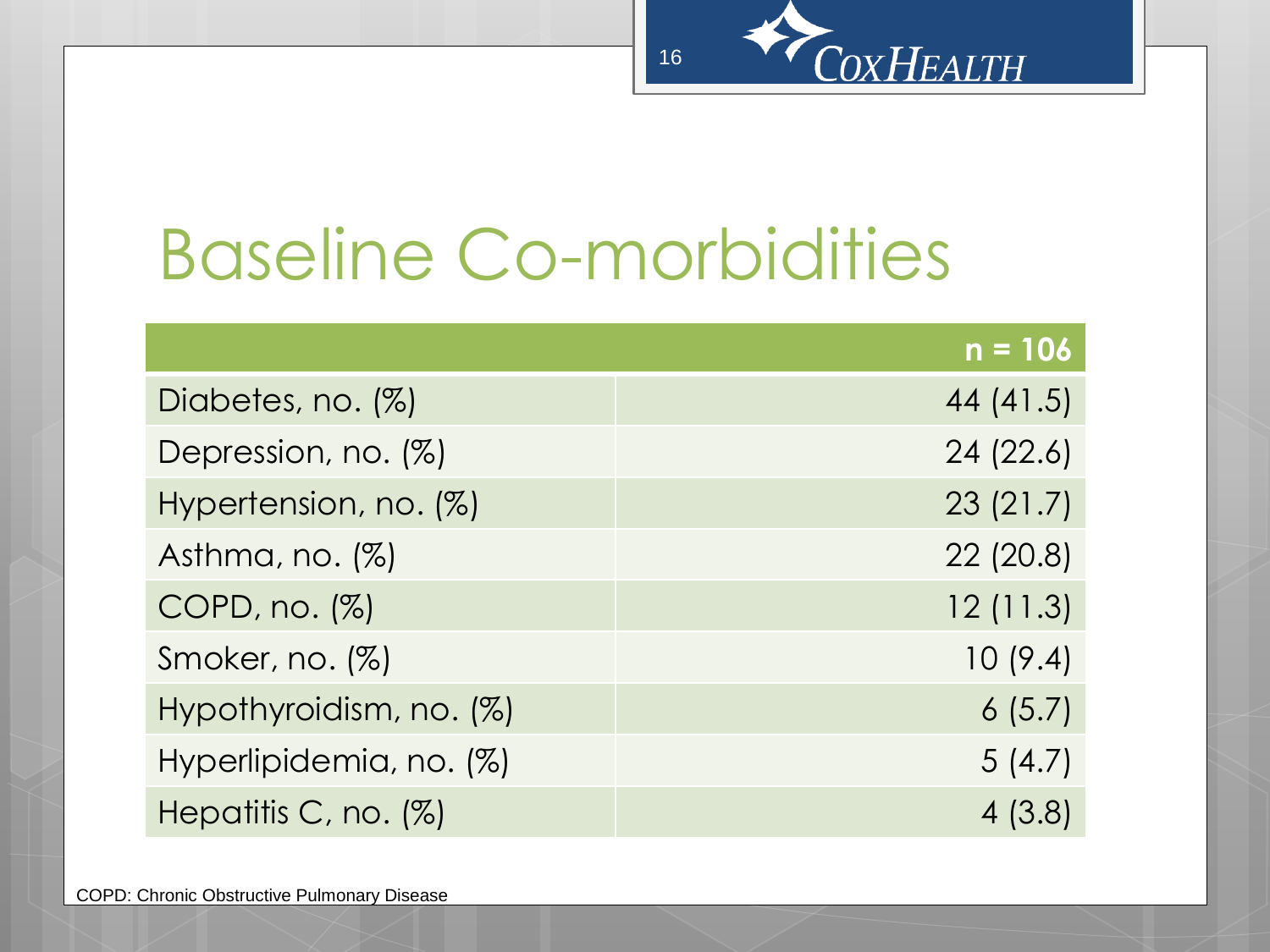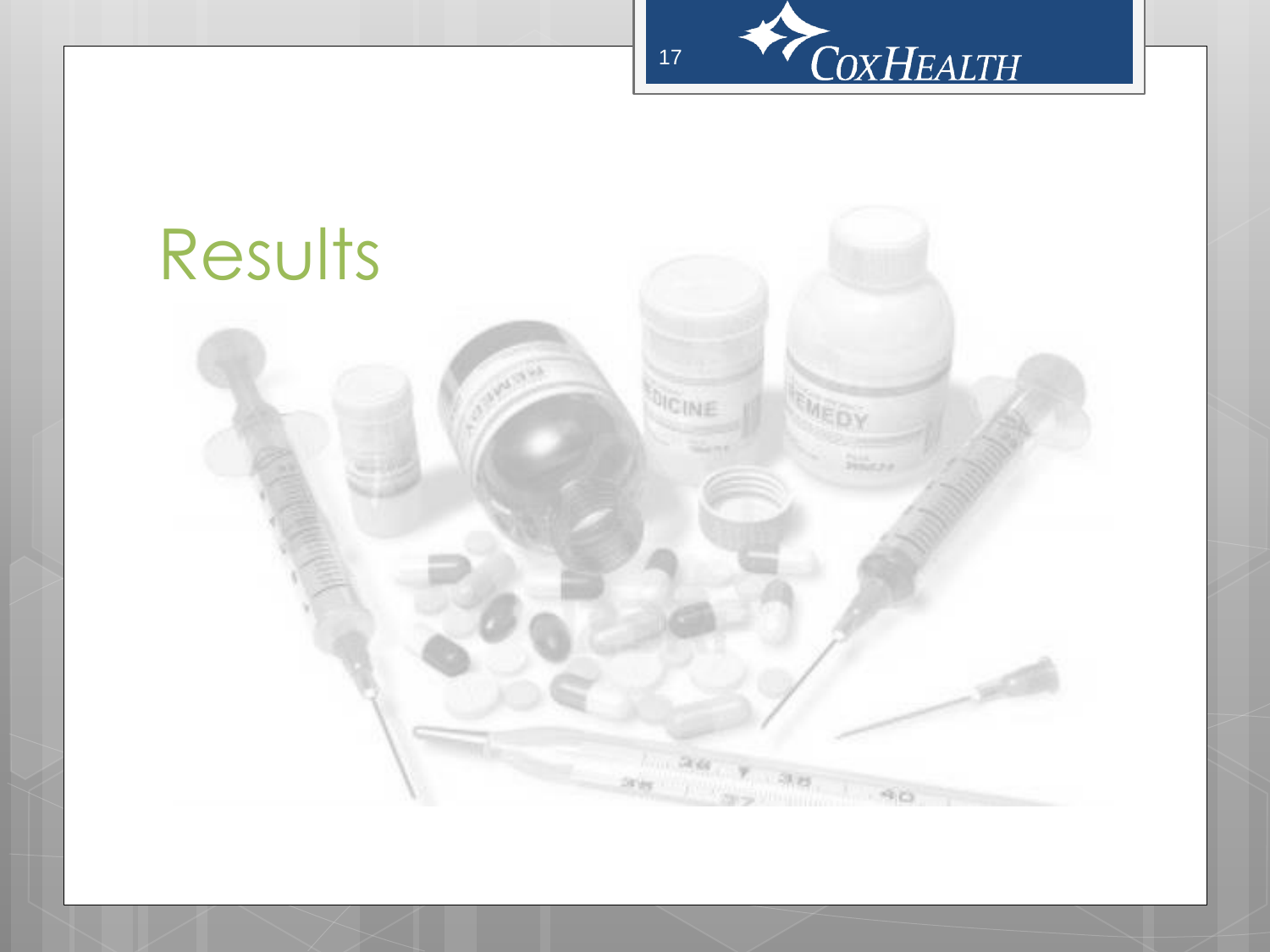

# Primary Objective

|                                          | <b>Pre-CPA</b> | <b>Post-CPA</b> | Percent<br>Change | <b>P-value</b><br>$(a = 0.05)$ |
|------------------------------------------|----------------|-----------------|-------------------|--------------------------------|
| Hospitalizations, no.                    | 42             | 25              |                   |                                |
| Hospitalizations per<br>person $(n=106)$ | 0.40           | 0.24            | $-40.5%$          | 0.113                          |
| ED visits, no.                           | $114$          | 77              |                   |                                |
| ED visits per person<br>$(n=106)$        | 1.08           | 0.73            | $-32.5%$          | 0.011                          |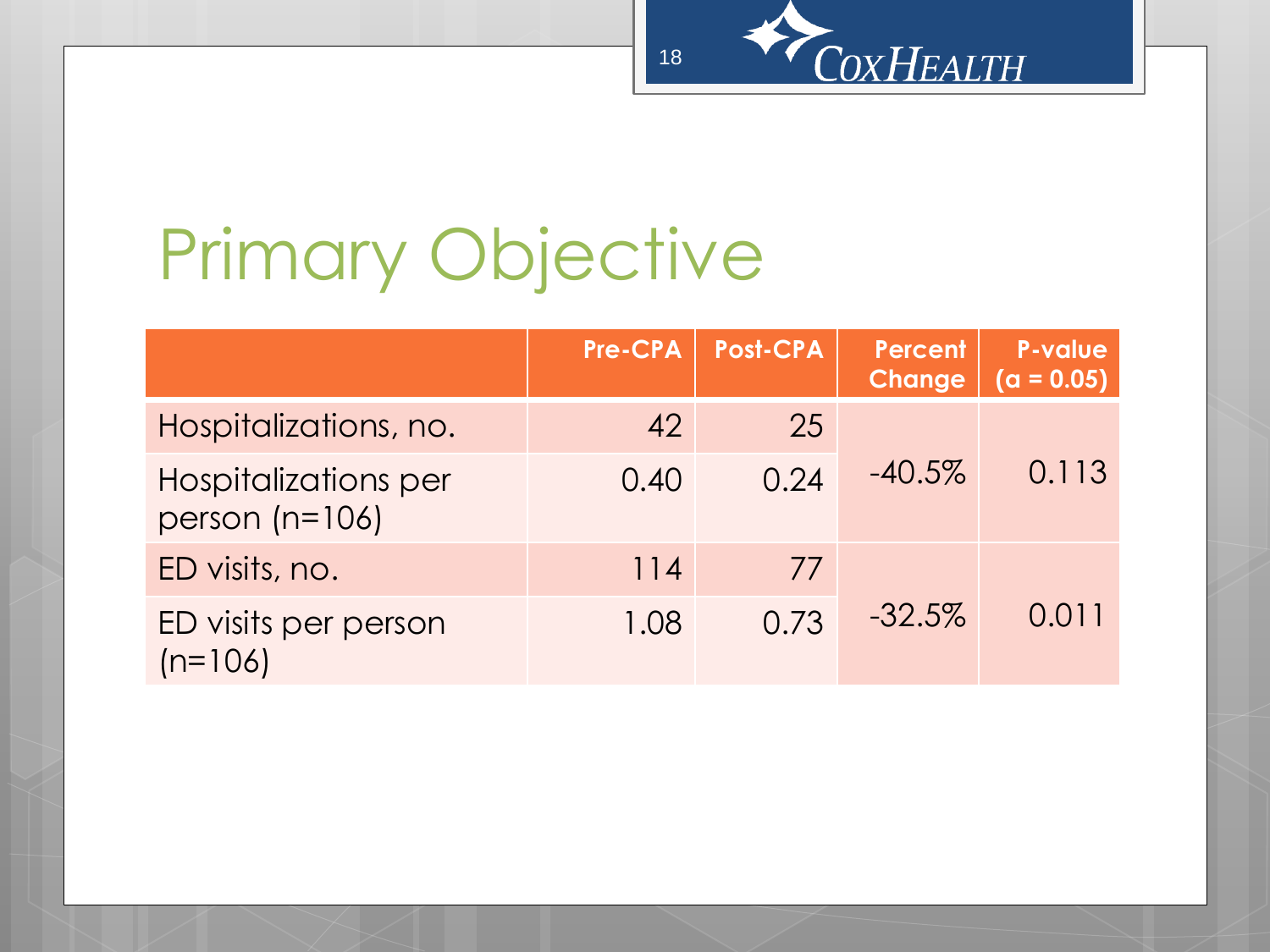

# Pharmacist Interventions

#### o Total of 515 interventions, ~5/person (n=106)

| <b>CMAP</b> medication<br>check in          | Medication<br>changes         | Diabetes consults                        |
|---------------------------------------------|-------------------------------|------------------------------------------|
| <b>Medication</b><br><b>recommendations</b> | Patient counseling            | Status updates on<br><b>CMAP</b> process |
| <b>Medication</b><br>reconciliation         | Lab<br><b>recommendations</b> | Appointment<br>recommendations           |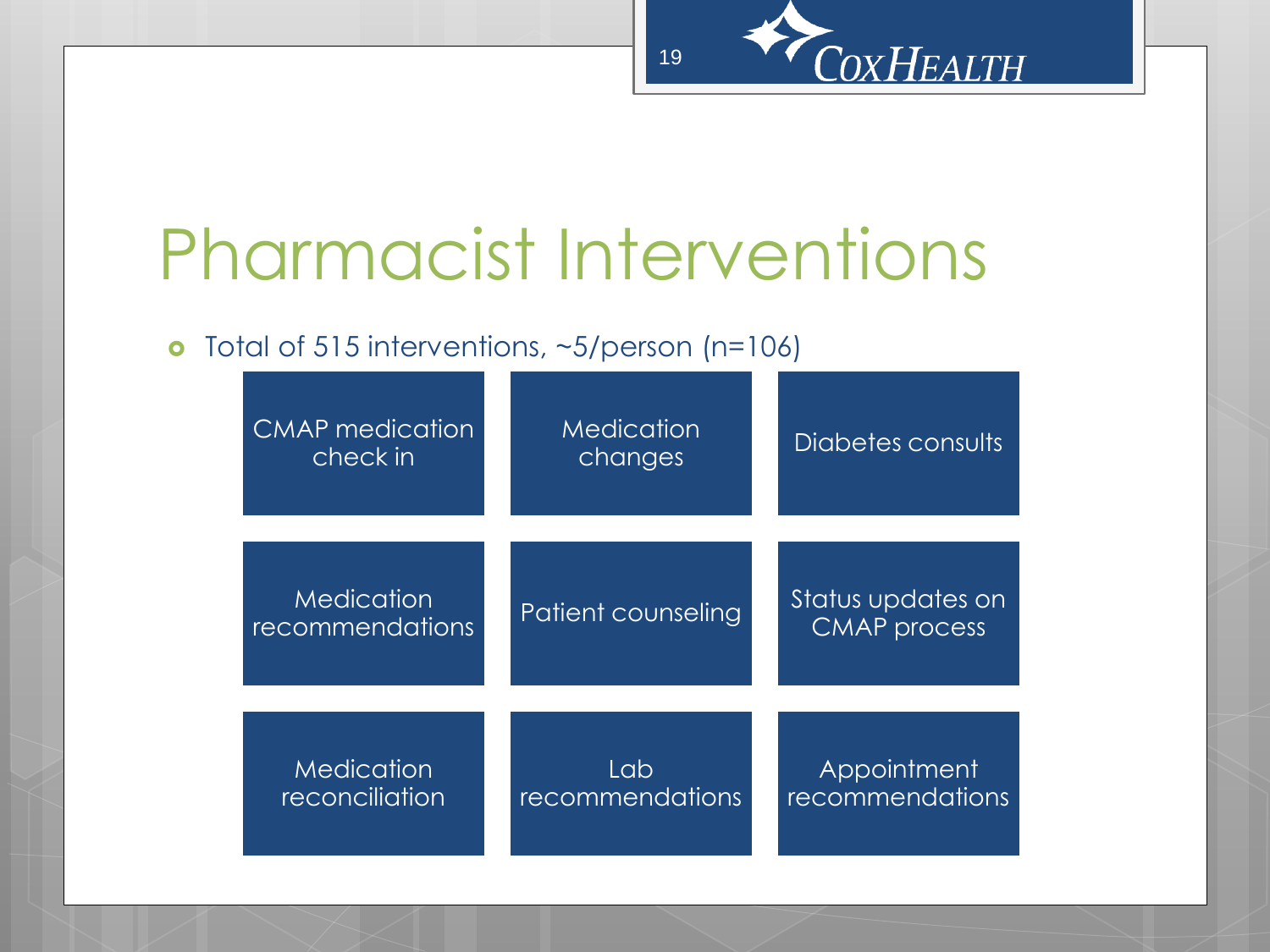

# Disease State Control

| <b>Value</b>                | Pre CPA<br><b>Mean ± SD</b> | <b>Post CPA</b><br><b>Mean ± SD</b> | <b>P-value</b><br>$(a = 0.05)$ |
|-----------------------------|-----------------------------|-------------------------------------|--------------------------------|
| Hgb A1c $(\%$ , n=38)       | $9.8 \pm 1.6$               | $8.7 \pm 2.2$                       | 0.005                          |
| Systolic BP (mmHg, n=23)    | $144 \pm 27$                | $134 \pm 12$                        | 0.069                          |
| Diastolic BP (mmHg, n=23)   | $85 \pm 16$                 | $80 \pm 12$                         | 0.17                           |
| $FEV1/FVC$ (n=2)            | $0.70 \pm 0.21$             | $0.72 \pm 0.03$                     | 0.903                          |
| TSH $(mIU/mL, n=5)$         | $29.13 \pm 55.21$           | $3.09 \pm 3.34$                     | 0.36                           |
| $PHQ-9$ (n=8)               | $18 \pm 7$                  | $16 \pm 9$                          | 0.36                           |
| HCV Viral Load (IU/mL, n=3) | $518K \pm 581K$             | $<$ 15 ± 0                          | 0.26                           |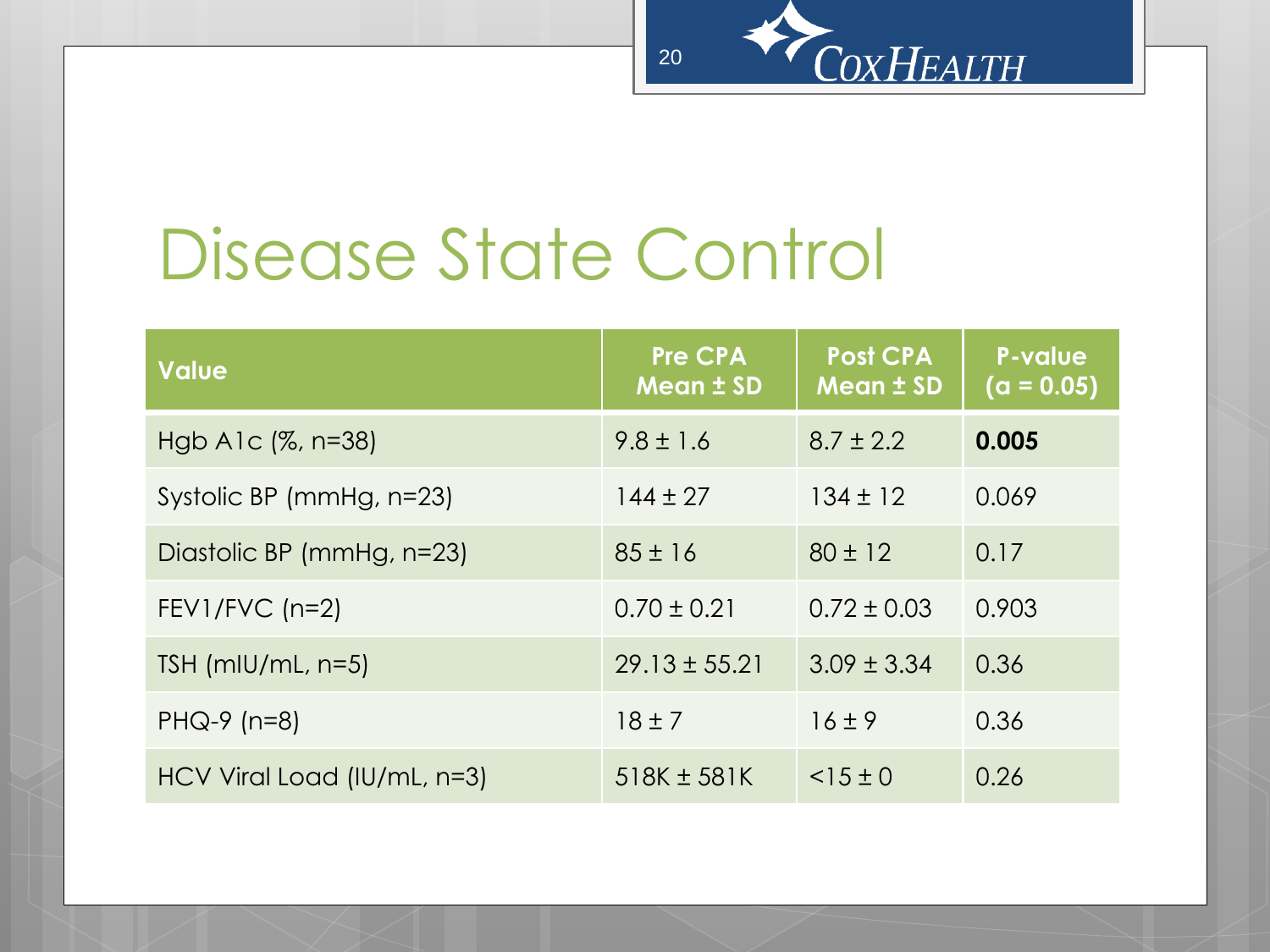# Brand Drugs Obtained by Pharmacist

| Abilify <sup>®</sup>   | Advair <sup>®</sup>    | Basaglar <sup>®</sup>  | Breo <sup>®</sup>             | Bydureon <sup>®</sup>  |
|------------------------|------------------------|------------------------|-------------------------------|------------------------|
| Cialis <sup>®</sup>    | Coreg $CR^{\circledR}$ | Cymbalta <sup>®</sup>  | Dexilant <sup>®</sup>         | Eliquis <sup>®</sup>   |
| Entresto <sup>®</sup>  | Harvoni <sup>®</sup>   | Humalog <sup>®</sup>   | $Imitrex^®$                   | Invokamet <sup>®</sup> |
| Janumet <sup>®</sup>   | Lamictal <sup>®</sup>  | Lantus <sup>®</sup>    | Maxalt®                       | Nasonex <sup>®</sup>   |
| Novolog <sup>®</sup>   | Pristig <sup>®</sup>   | ProAir <sup>®</sup>    | $Prozac^{\circledR}$          | Pulmicort <sup>®</sup> |
| Rexulti <sup>®</sup>   | Symbicort <sup>®</sup> | Synthroid <sup>®</sup> | Synvisc-<br>$One^{\circledR}$ | Toujeo <sup>®</sup>    |
| Trulicity <sup>®</sup> | Ventolin <sup>®</sup>  | Xarelto <sup>®</sup>   | Zyclara <sup>(8)</sup>        | Zyprexa <sup>®</sup>   |

21

COXHEALTH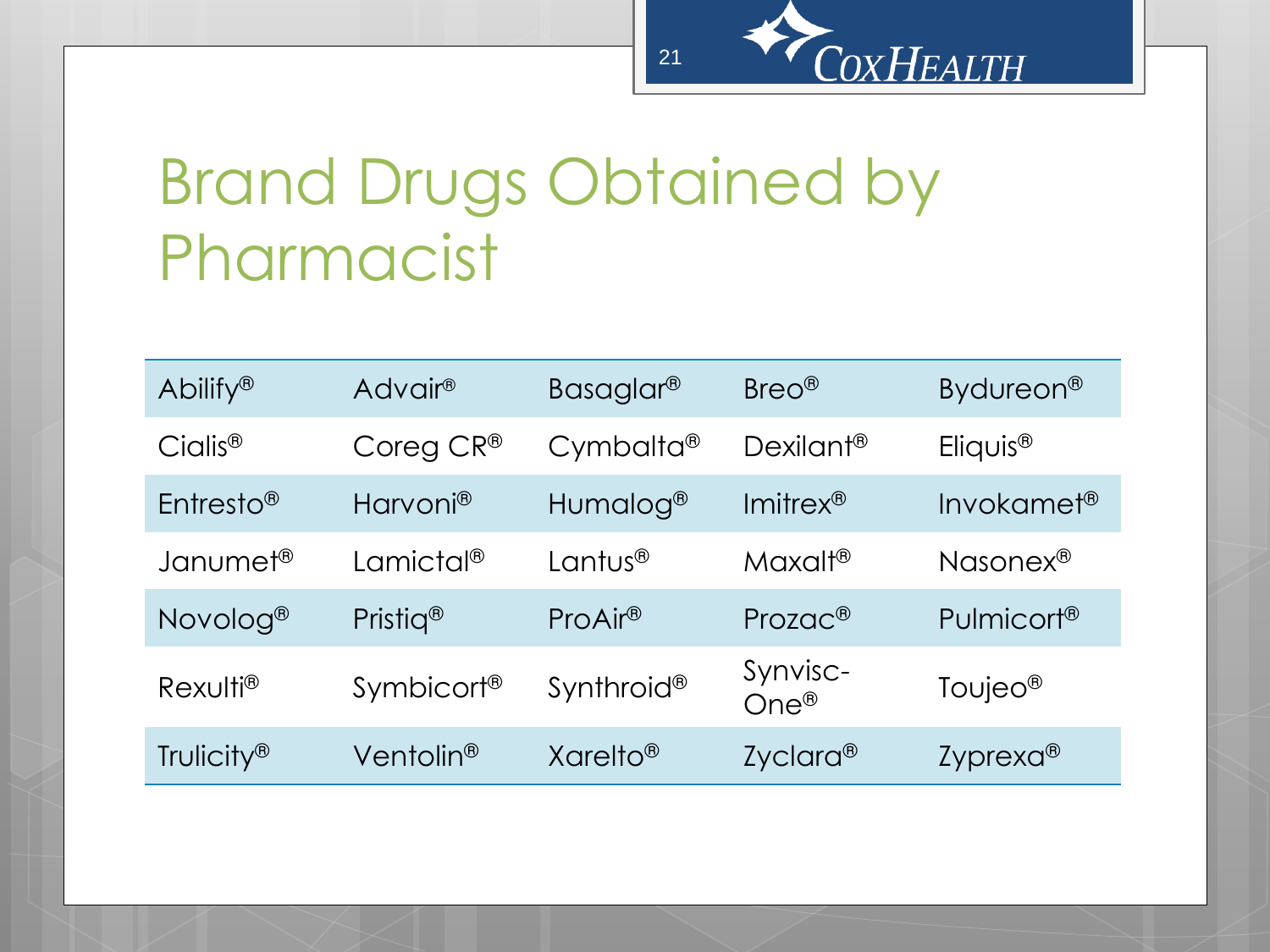

# Cost of Drugs

- **o** Total cost of drugs obtained by pharmacist during study period (n=106): \$683,779.96
- Cost per person: \$6,450.75
- Example:

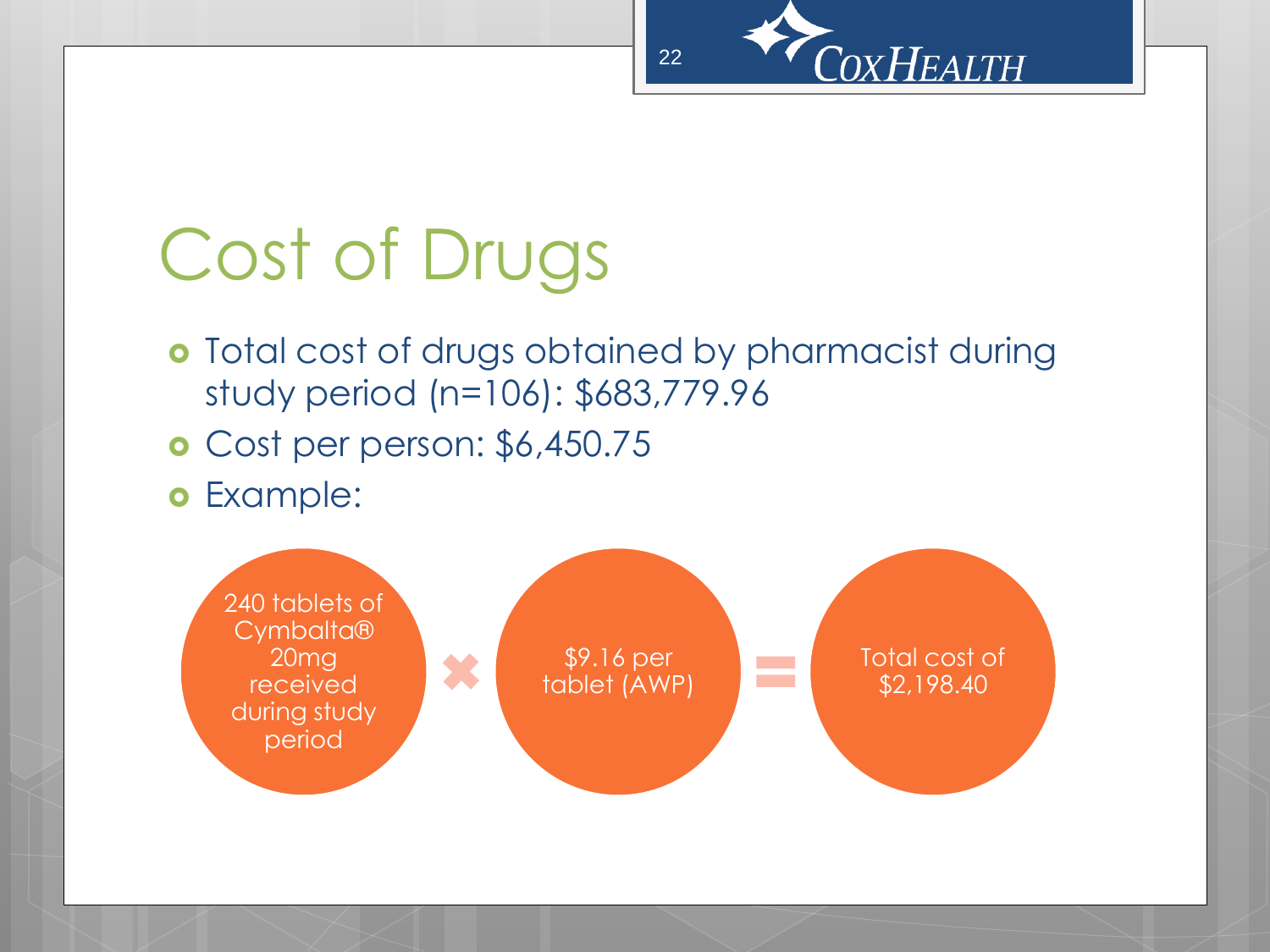

### Adherence Rates

#### Mean MPR Pre-CPA: 95.23% (SD 6.22)



Mean MPR Post-CPA: 85.12% (SD 20.4)

 $o p-value = 0.003$ 

MPR: Medication Possession Ratio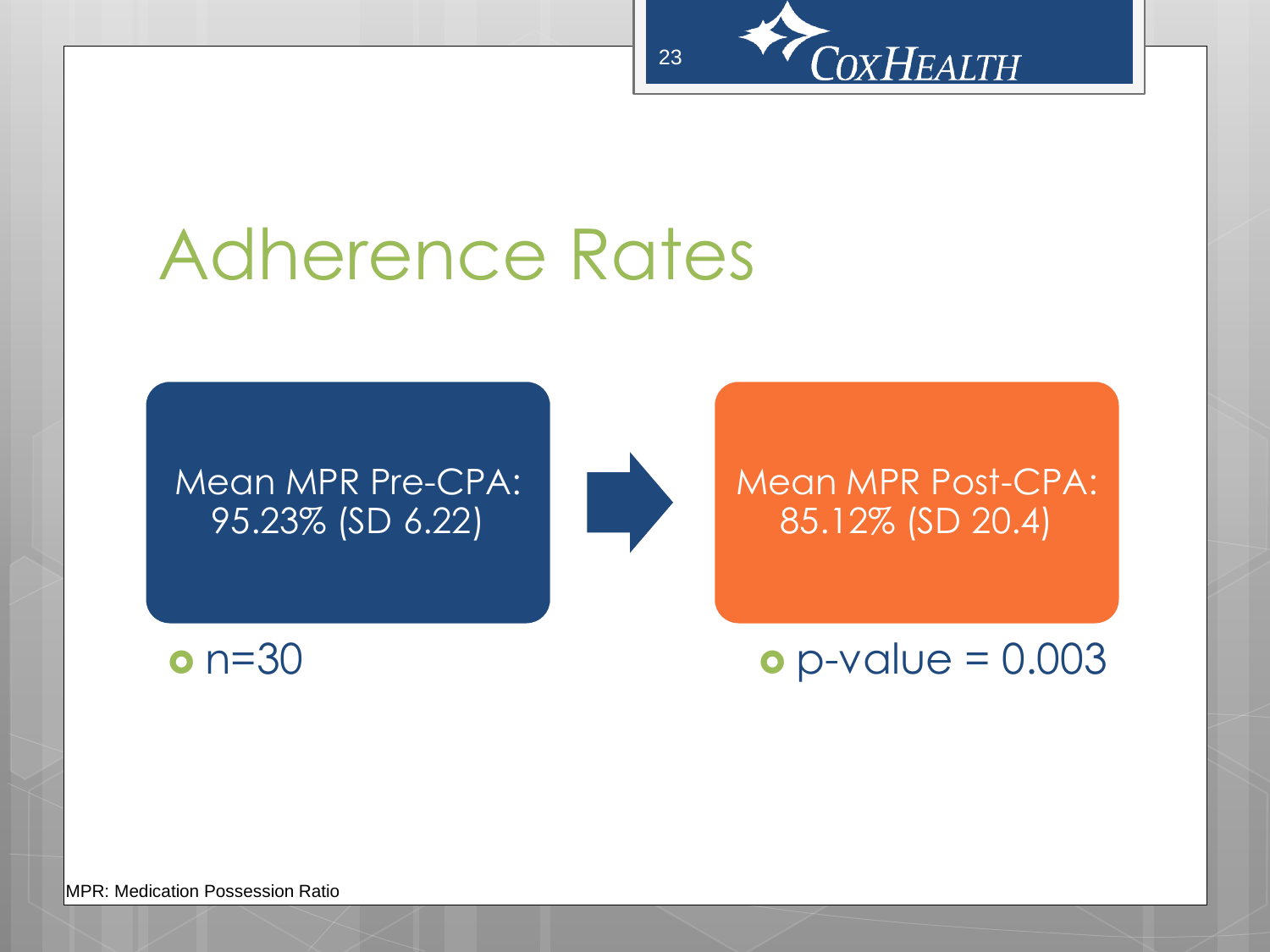

#### Limitations

Full year prior to CPA-signed and/or full year after CPA-signed not available for every patient

Adherence rates are based on charting in EMR

PAPs cause delays in shipment

Diagnostic labs not completed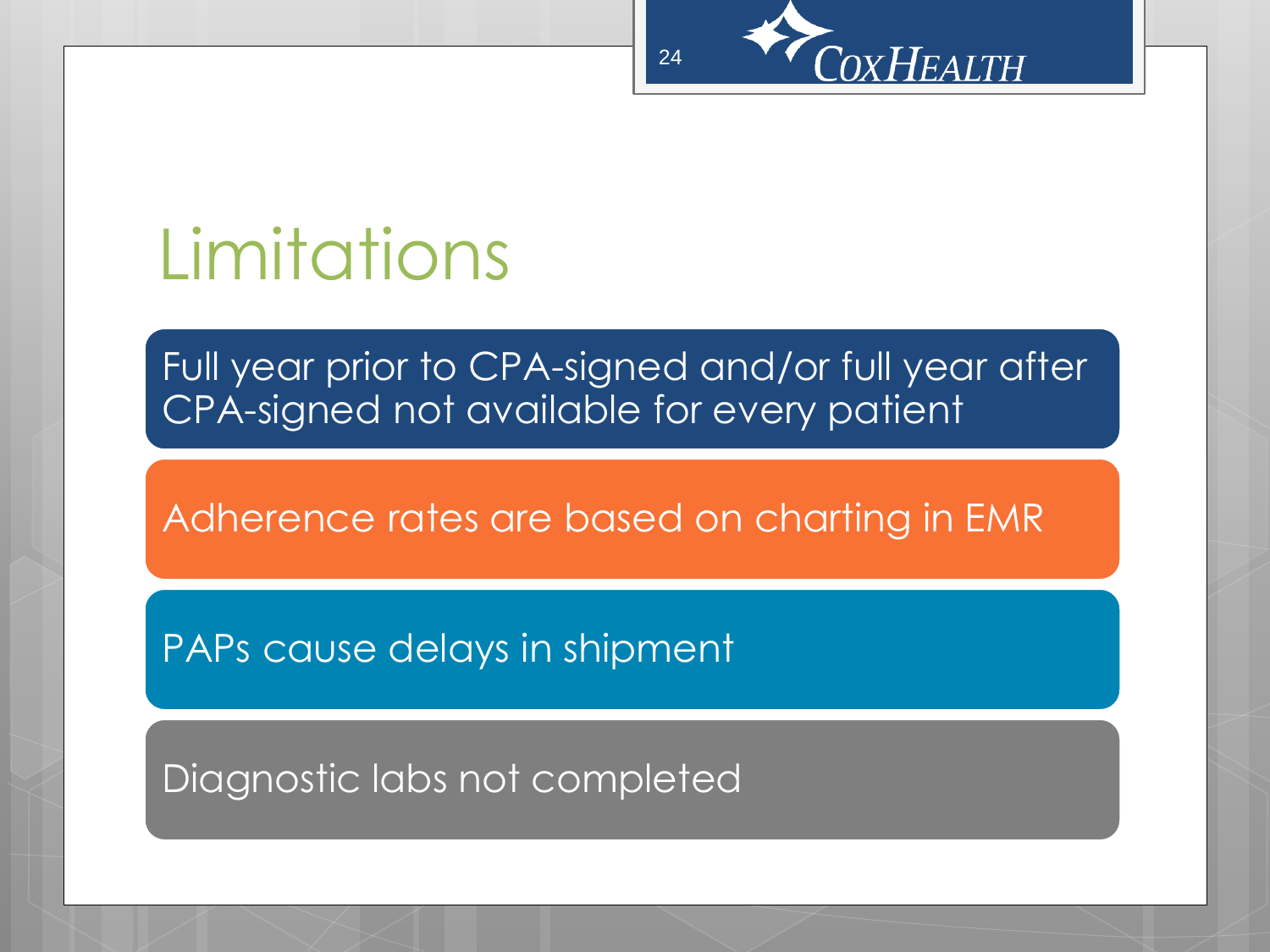

# Future Directions

#### Additional disease state consults

- •Hypertension
- •Asthma
- •COPD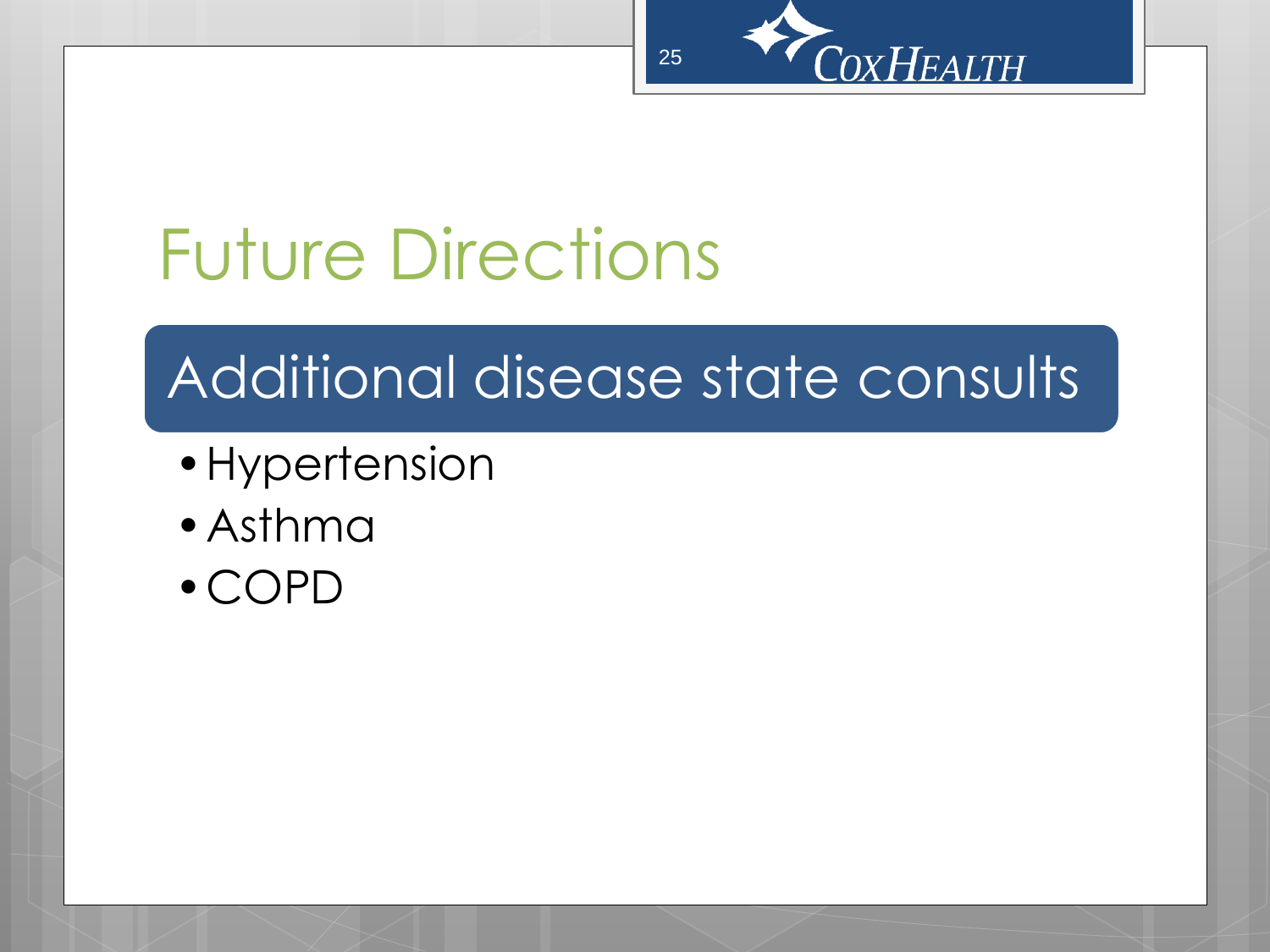

# Conclusion

With ~5 pharmacist interventions per patient, pharmacist impact on PAPs shows a significant decrease in ED visits

Lack of lab data makes it hard to determine disease state control

With pharmacists able to sign for PAPs, drug cost savings for patients is ~\$6450 per patient per year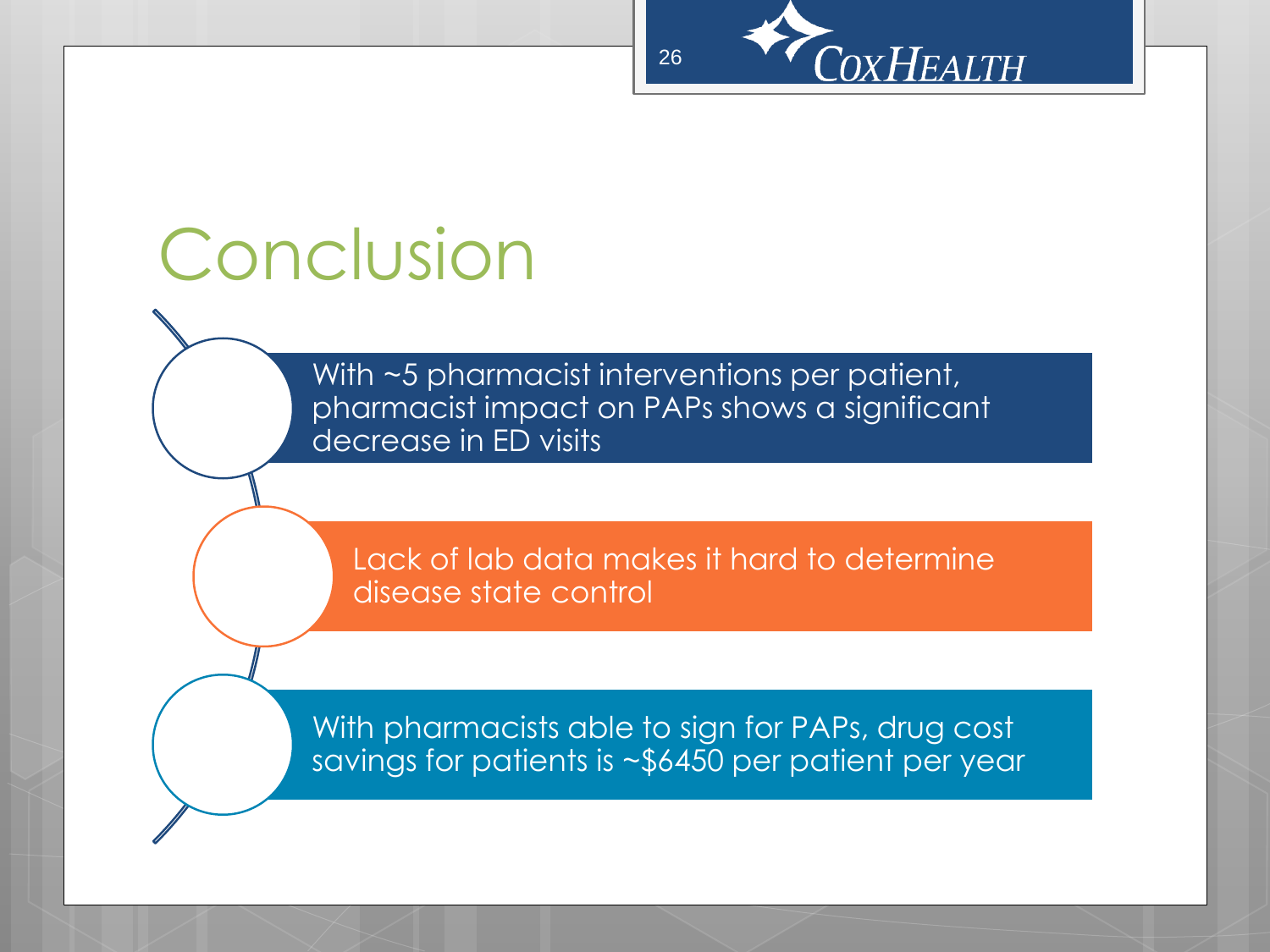

# Acknowledgements

Cassie Heffern, PharmD, BCACP

- Chelsea Landgraf, PharmD, BCPS, BCACP
- o Karrie Derenski, PharmD, BCCCP, BCNSP, CNSC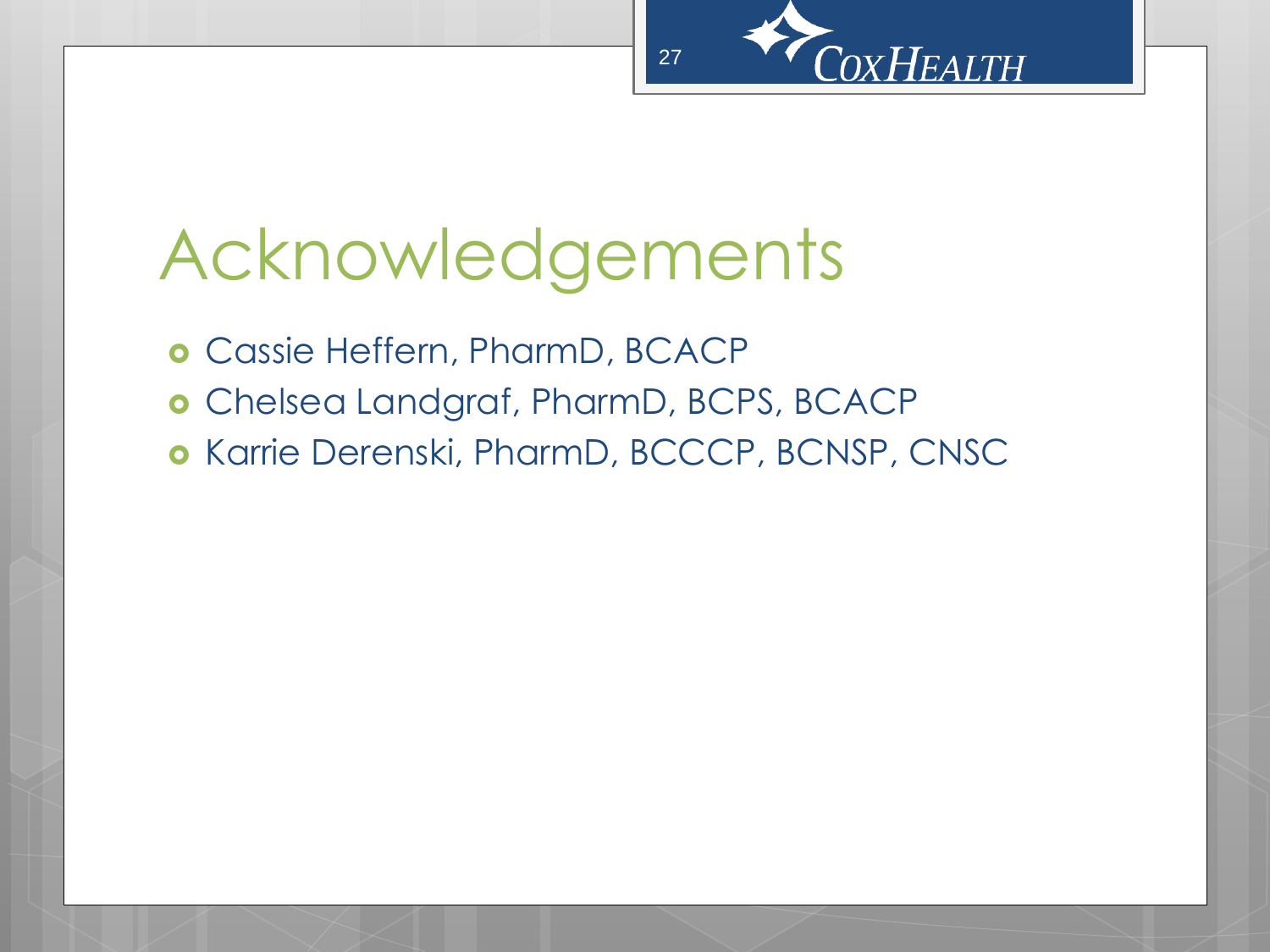# References

- Berchick ER, Hood E, Barnett JC. Health Insurance Coverage in the United States: 2017. United States Census Bureau. September 12, 2018. Available from: Census.gov. Accessed August 11, 2019.
- **o** Burley MH, Daratha KB, Tuttle K, et. al. Connecting Patients to Prescription Assistance Programs: Effects on Emergency Department and Hospital Utilization. *J Manag Care and Spec Pharm*. 2016;22(4):381-387.
- Chisholm MA, Spivey CA, Mulloy LL. Effects of a medication assistance program with medication therapy management on the health of renal transplant recipients. *Am J Health Syst Pharm.*  2007;64(14):1506-1512.
- Chisholm MA, Vollenweider LJ, Mulloy LL, Wynn JJ, Wade WE, Dipiro JT. Cost-benefit analysis of a clinical pharmacist-managed medication assistance program in a renal transplant clinic. C*lin transplant.* 2000:(4):304.
- **o** Furl R, Watanabe-Galloway S, Lyden E, Swindell S. Determinants of facilitated health insurance enrollment for patients with HIC disease, and impact of insurance enrollment on targeted health outcomes. *BMC Infect Dis.* 2018:18(1):132.
- Glied S. Healthcare Crisis: Who's at Risk? The Uninsured. PBS. Available from: https://www.pbs.org/healthcarecrisis/uninsured.html. Accessed Sept. 3, 2019.
- **o** Key Facts about the Uninsured Population. KFF Henry J Kaiser Family Foundation. December 7, 2018. Available from: https://www.kff.org/uninsured/fact-sheet/key-facts-about-the-uninsuredpopulation/#endnote\_link\_384995-27. Accessed Sept. 3, 2019.
- **o** Sagall RJ. Pharmaceutical companies helping patients get their medicines. NeedyMeds. Available from: https://www.needymeds.org/pap. Accessed Sept. 3, 2019.
- Sarrafizadeh M, Waite NM, Hobson EH, Migden H. Pharmacist-facilitated enrollment in medication assistance programs in a private ambulatory care clinic. *Am J Health Syst Pharm.* 2004;61(17):1816- 1820.

28

**COXHEALTH**